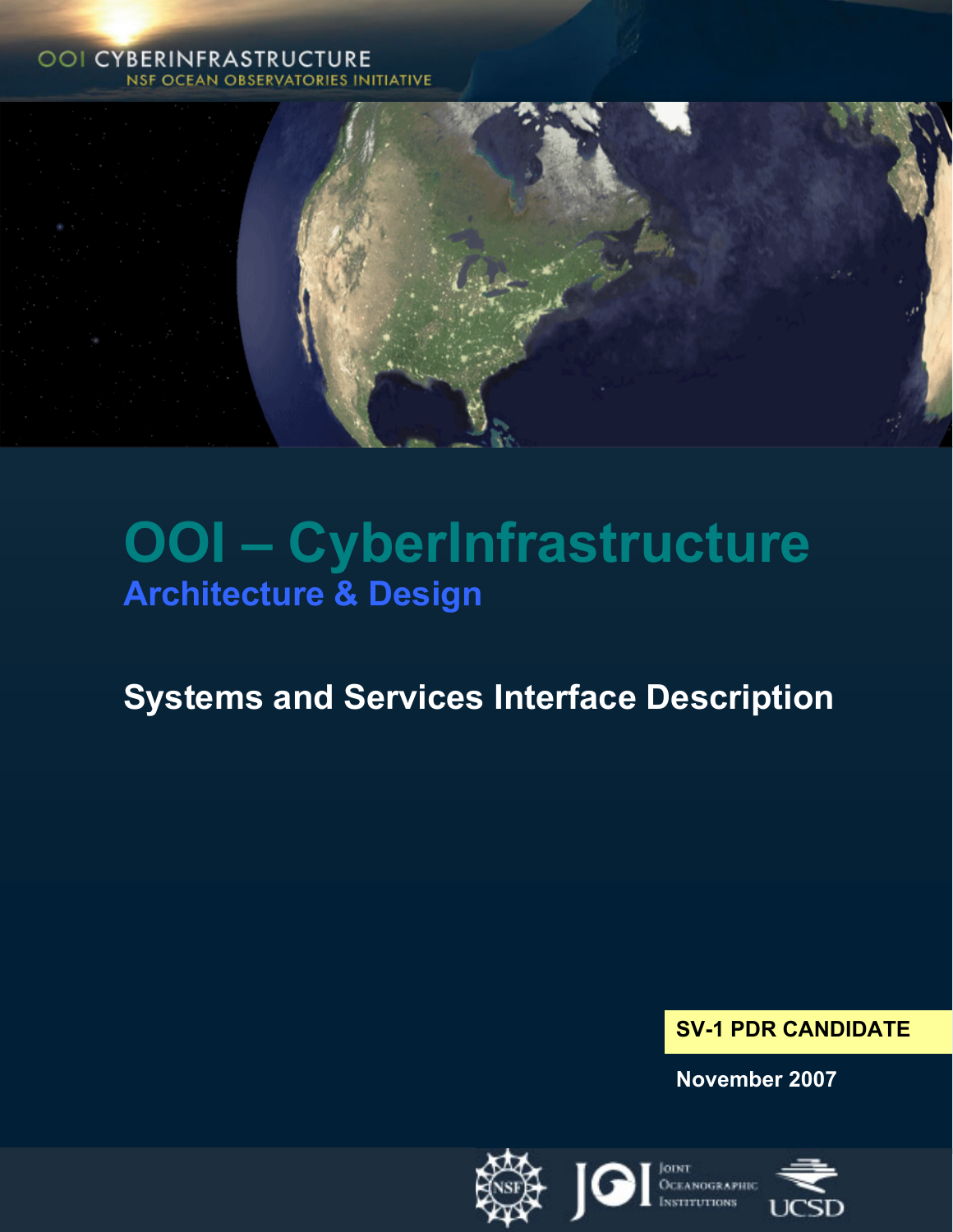## **Document owner: OOI CI Design Team**

## **Document History**

| <b>Date</b>      | <b>Version</b> | Bv     | <b>Description of Changes</b>            |
|------------------|----------------|--------|------------------------------------------|
| 2007-08-03       |                | CI ADT | Preliminary Network Design Initial Draft |
| $2007 - 10 - 03$ |                | CI ADT | Updated                                  |
| $2007 - 11 - 12$ |                | CI ADT | Merged with SV-2 contents, reorganized   |

Disclaimer: All architecture documents are intended to be living documents so as to reflect changes to requirements and their design impact.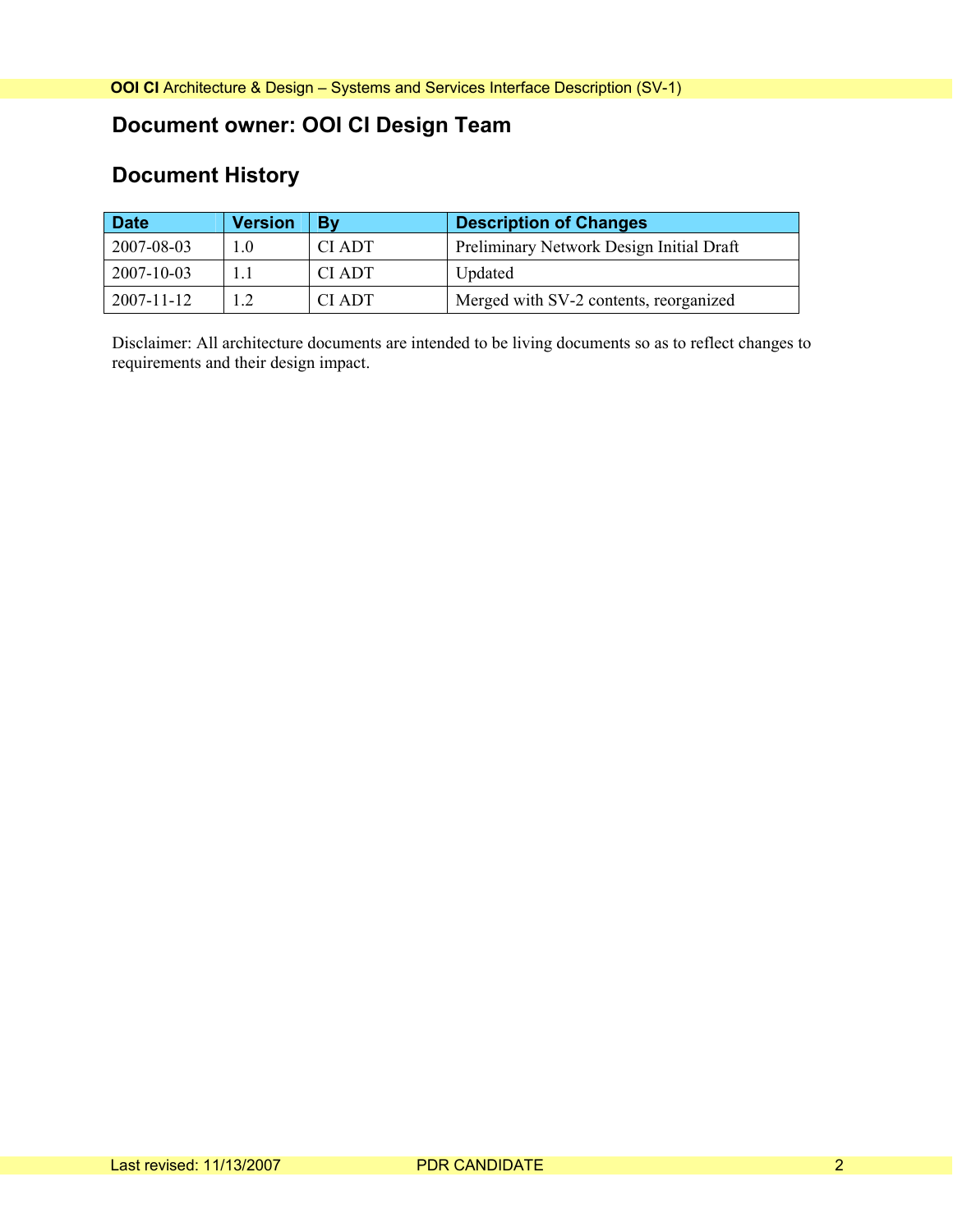## **Preamble**

The set of documents named AV\*, OV\*, SV\*, TV\* are all part of the OOI CyberInfrastructure Architecture & Design (CIAD), in the structure prescribed by the DoDAF (Department of Defense Architecture Framework). Each document has a designated title, an identifier (such as AV-1) and covers a specific topic in a self-contained way. Document AV-1 provides further explanations and a summary. A glossary of the terms used in these documents and their context can be found in AV-2.

The figure below suggests an intuitive reading flow through the provided documents. Other documents will be added to the figure as they emerge during the design of the CI (for the complete set of documents see AV-1). The thick arrow suggests a reading order through the core documents (AV-1, OV-1, OV-5 and SV-1). The red rectangle highlights the current document.

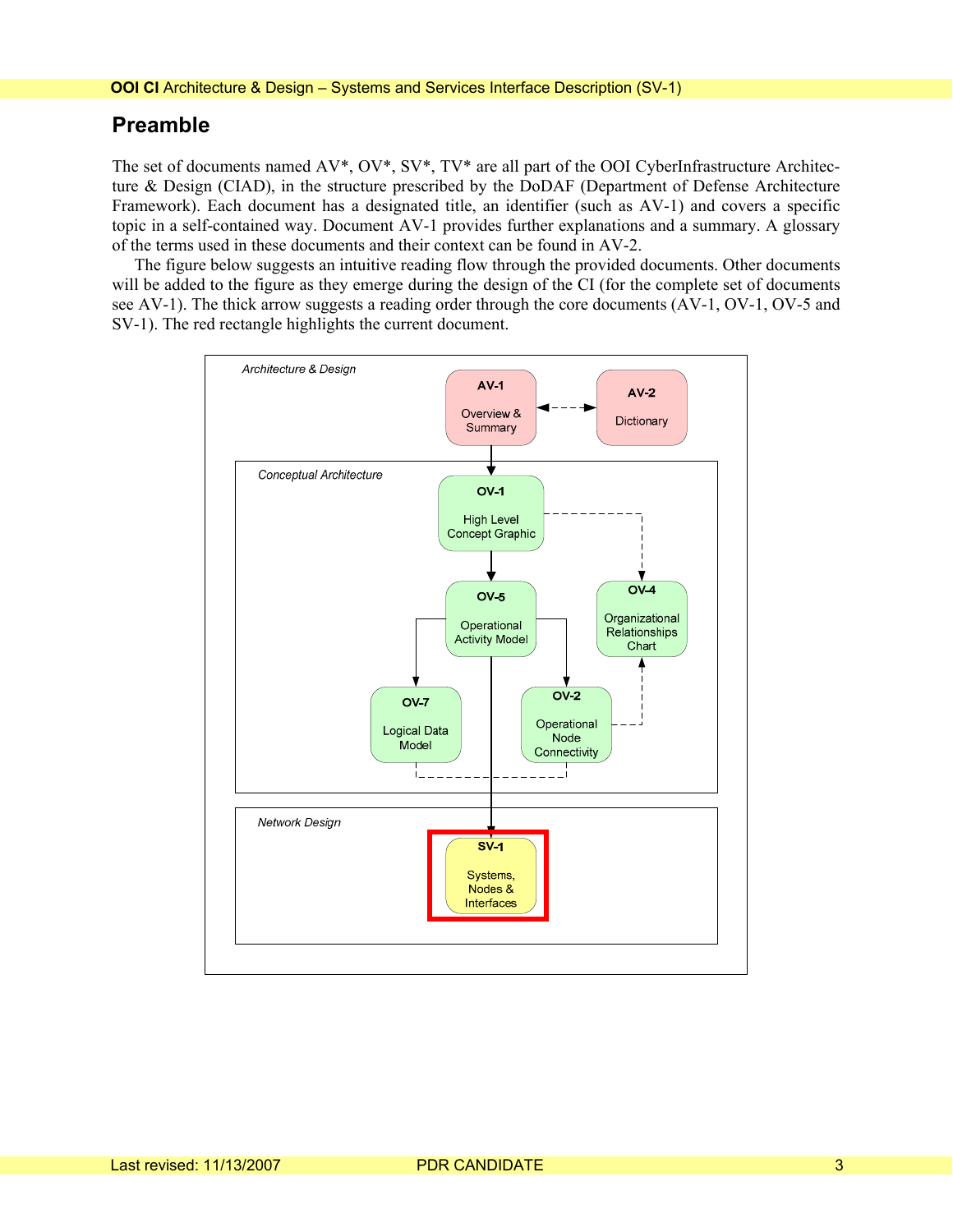## **Table of Contents**

| $\blacksquare$ |                                        |  |  |  |  |
|----------------|----------------------------------------|--|--|--|--|
|                | 1.1<br>1.2                             |  |  |  |  |
| $\mathbf{2}$   |                                        |  |  |  |  |
|                | 21<br>2.2<br>2.3<br>2.4                |  |  |  |  |
| 3              |                                        |  |  |  |  |
|                | 3.1<br>3.2<br>3.3<br>3.4<br>3.5<br>3.6 |  |  |  |  |
|                | 3.7                                    |  |  |  |  |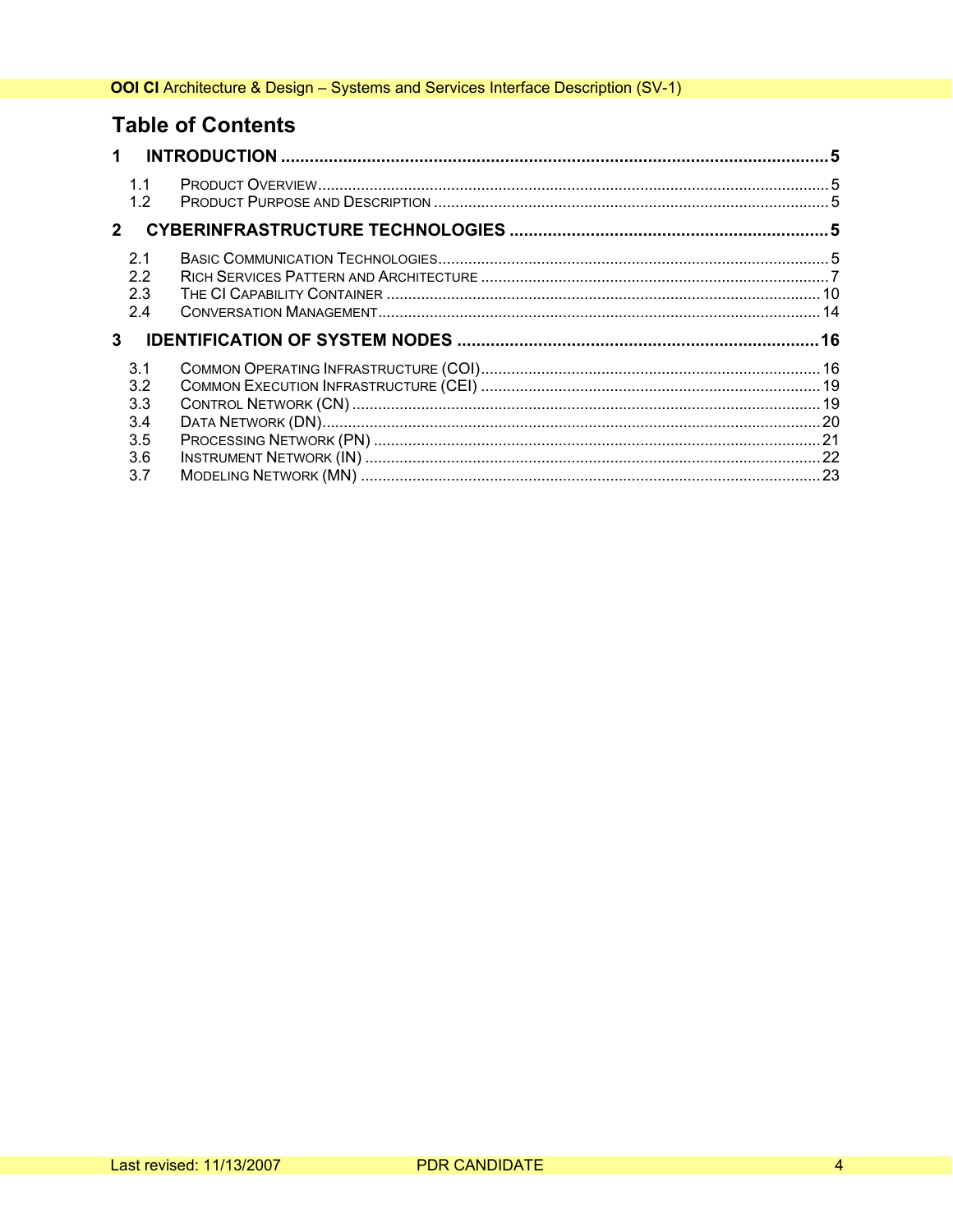## <span id="page-4-0"></span>**OOI - CyberInfrastructure Architecture & Design Systems and Services Interface Description (SV-1)**

## **1 Introduction**

## **1.1 Product Overview**

This document depicts systems nodes and the systems resident at these nodes to support organizations/human roles represented by operational nodes of OOI as represented in the OV-2. It also identifies the interfaces between systems and systems nodes (adapted from [DoDAF-vII 2007]).

## **1.2 Product Purpose and Description**

The goal of this document is to identify systems nodes and systems that support operational nodes and to link together the OVs and SVs by depicting the assignments of systems and systems nodes (and their associated interfaces) to the operational nodes (and their associated needlines) described in OV-2.

OV-2 depicts the operational nodes representing organizations, organization types, and/or human roles, while SV-1 depicts the systems nodes that house operational nodes (e.g., platforms, units, facilities, and locations) and the corresponding systems resident at these systems nodes that support the operational nodes. Only systems, subsystems, or hardware/software items and their associated standards are documented here, where applicable.

Details of the communications infrastructure (e.g., physical links, communications networks, routers, switches, communications systems, satellites) are documented in the Systems Communication Description (SV-2). An SV-1 interface is the systems representation of an OV-2 needline (adapted from [Do-DAF-vII 2007]).

## **2 CyberInfrastructure Technologies**

## **2.1 Basic Communication Technologies**

## **2.1.1 Message-orientation**

The communication system of the OOI CyberInfrastructure bases on messaging as the central paradigm of inter-application information exchange. Message-oriented systems and message-oriented middleware (MOM) technology realize a system architecture pattern that enables the flexible integration of systems of systems while retaining a loose coupling. Loose coupling is one of the most important architecture criteria that positively influence maintainability, extensibility, robustness, scalability and other quality properties of the system and its individual software components.

Messaging infrastructures provide the concept of a message as exclusive means of information exchange between the distributed components of the system. All information that is passed between two components is contained in the exchanged messages. Message exchange is asynchronous, i.e. the sender of a message does not wait for the message to be delivered or returned. It only waits for the MOM to acknowledge the hand-over of the message. Addressing messages to recipients is based on the concept of queues. An application component in a message-oriented architecture only knows the incoming queues that it receives messages from as well as the outgoing queues it delivers messages to, plus the message formats that pertain to these queues. The messaging infrastructure provides the capabilities for system integrators to connect these queues to known endpoints in the network; consequently it handles routing,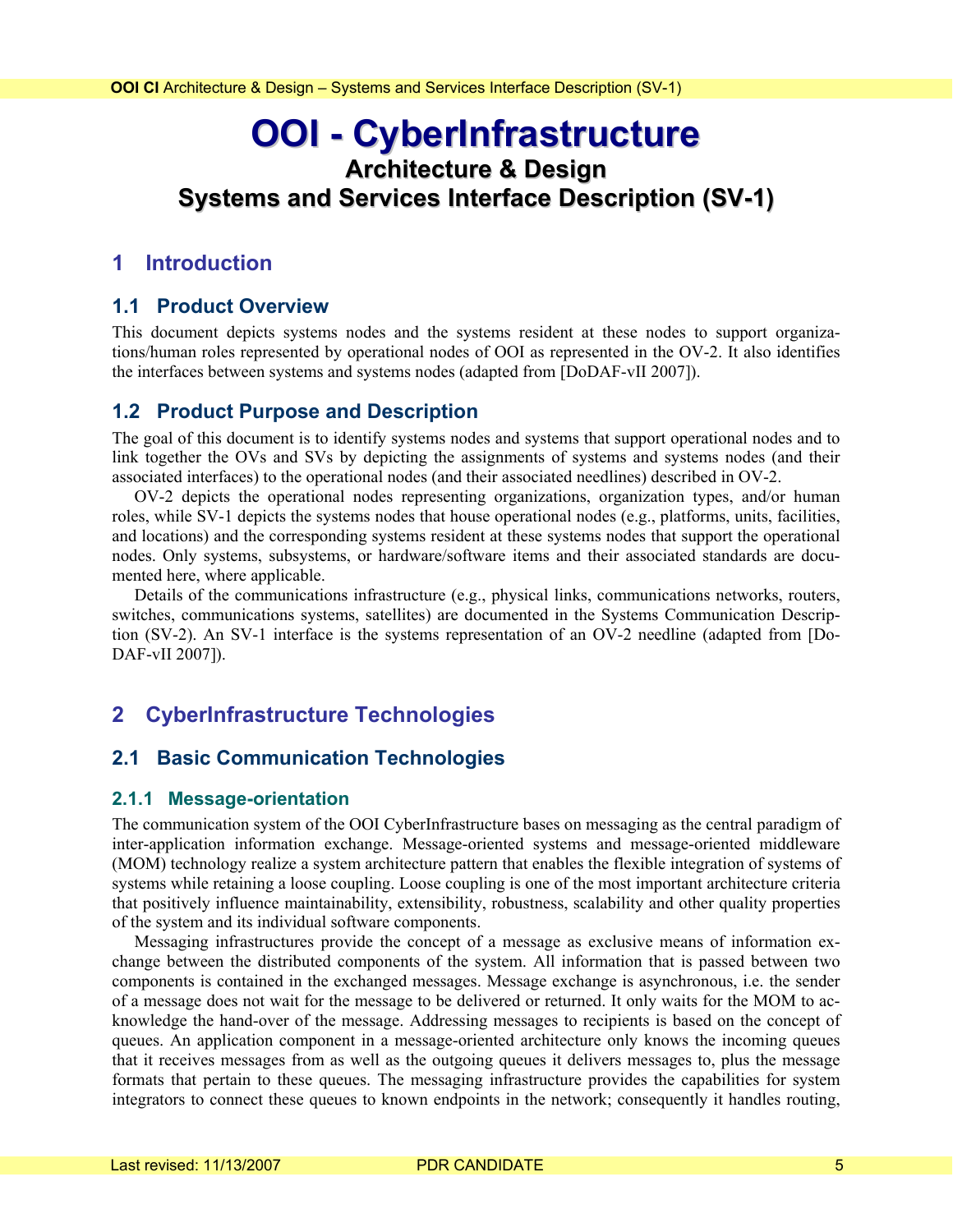storing and delivering the messages to the intended recipients across the network. The concepts of message exchange as the only means of inter-component communication, of logical, configurable queues and of message storing and routing are the main enablers for loose coupling of distributed components, for instance in wide-area network connected, federated systems with intermittent network connections, such as the OOI CI.

Messaging infrastructures typically provide two styles of addressing messages: point-to-point and publish-subscribe style of messaging. The first case connects one sender with one receiver through a queue and thus decouples both components while still providing a one-to-one communication link. The second case enables one or multiple components to publish messages on queues which are then submitted to all components that subscribed to this queue.

Messaging infrastructure provides a number of quality of service guarantees that enable robust application design. Once the MOM acknowledges the hand-over of a message from the sending component, it guarantees delivery of this message to the intended recipient or alternatively a notification of the sender of a delivery failure message. A persistent, transactional storage (e.g. a database system) provides the basic capabilities for this. Similarly, for message delivery, the MOM guarantees delivery of a message exactly once (and redelivery in case of a receiver failure) until the receiving component acknowledges correct handling of the message. Certain messaging infrastructures enable a configuration of further quality-ofservice parameters, priority delivery levels etc.

Java supports messaging through the JMS (Java Message Service) API, which enables access to any compliant messaging service provider. JMS is part of the Java EE capabilities.

The Advanced Message Queuing Protocol (AMQP) is an attempt to define behavior of the messaging server and client such that implementations are truly interoperable. The protocol provides point-to-point and publish/subscribe messaging, or combinations of both.

#### **2.1.2 Service-Orientation**

A second fundamental paradigm that is applied for the OOI CyberInfrastructure is service-orientation. Services are functionalities that are published on the network on known locations (addresses or inside known registries) and can be accessed by message exchange. Service-oriented architectures (SOA) are loosely coupled systems that focus on the provisioning of individual versatile, extendible, reusable services that contribute to the business goals of the system.

The loosely coupled Service-Oriented Architecture (SOA) is the key for the architecture which allows specific policies to be enforced by pluggable entities. SOAs have emerged as a widely accepted solution to this challenge; they use standards-based infrastructure to forge large-scale systems out of loosely coupled, interoperable services. SOAs can create systems-of-systems by mapping existing systems into services, then orchestrating communication between the services. To support continuous use, new functionality can be created by either adding new services or modifying communication among existing services.

 Because of these features, SOA projects are particularly amenable to agile development processes involving extremely short development and redevelopment cycles. Consequently, well-executed SOAs can drive down financial and technical risk by improving flexibility and reducing time to market. As the number of stakeholders of a SOA project grows, so typically does the number and complexity of various business concerns (e.g., governance, security, and policy) and their level of distribution across the architecture. In order to maintain SOA's advantages, the integration of these concerns requires a framework that is scalable to complex systems and provides decoupling between the various concerns.

Web services provide a lightweight, well-established deployment pattern for capabilities in distributed systems. They are particularly attractive as a deployment technology because 1) they support a seamless transition from the service-oriented conceptual architecture to service-oriented deployment architecture, and 2) data and computing Grid technologies come equipped with web services interfaces, as exemplified by the ATOMIC interface of BIRN/Telescience to rationalize access to the national Grid Computing infrastructure. This results in low integration overhead.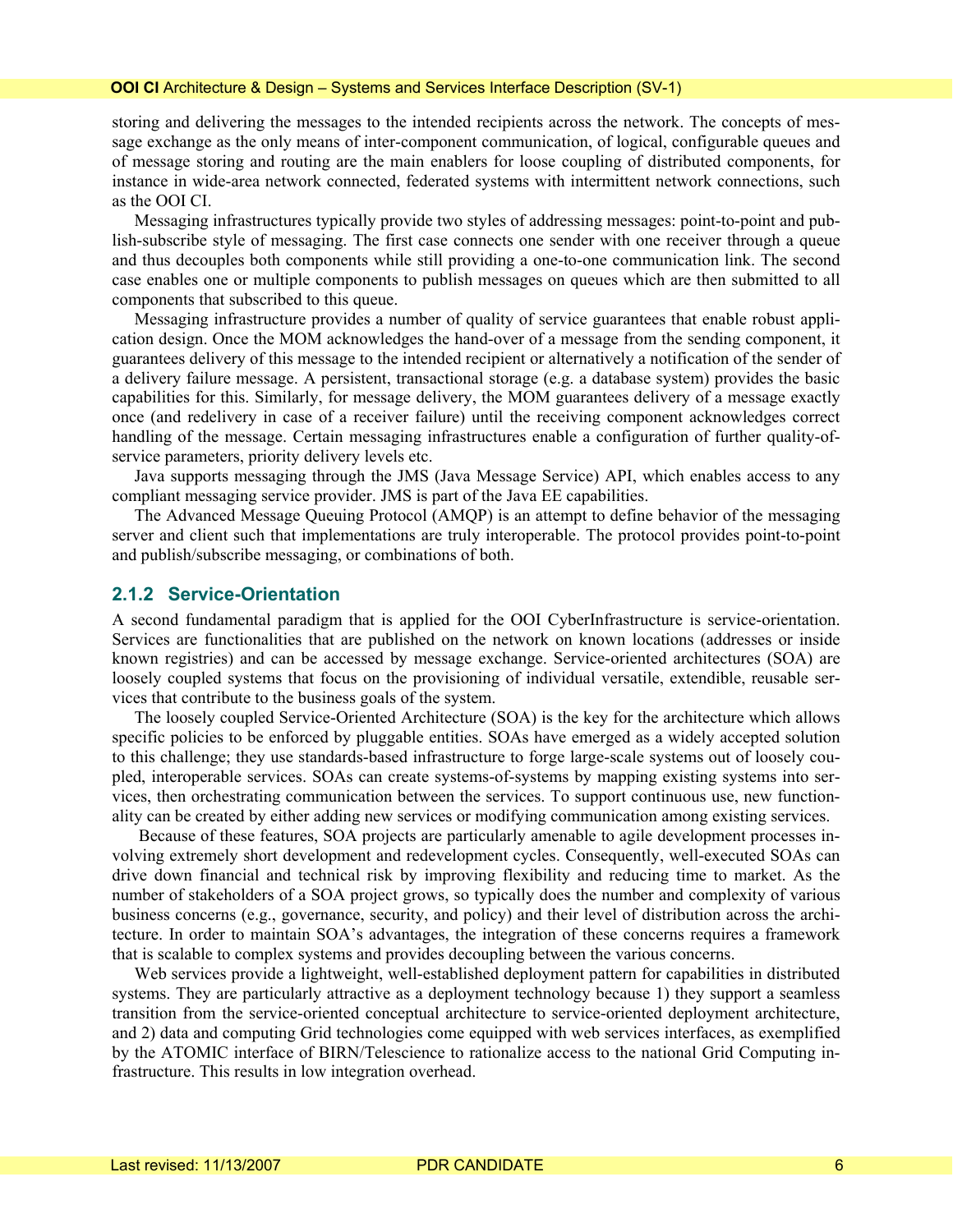## <span id="page-6-0"></span>**2.1.3 Enterprise Service Bus**

Enterprise Service Bus (ESB) technologies are rapidly emerging as the standard approach to system-ofsystems integration. ESBs provide a highly scalable integration platform built on web and other open standards that combine access to heterogeneous data sources with messaging and web-service technologies to produce coherent, event-driven, service-oriented architectures that can rest on practically any transport and network access protocol. In essence, an ESB consists of four major components: a service/data interface, a messaging component, a router/interceptor component, and a set of infrastructure plug-ins.

The service/data interface acts as a gateway and adapter, connecting the ESB with other services and heterogeneous data and message sources, but also offering access to the services provided by components connected directly to the ESB. The service/data interface also serves as a gateway to other ESBs; enabling a wide range of integration topologies. The messaging component provides reliable messaging via freely configurable point-to-point and publish-subscribe communication channels.

The router/interceptor component captures messages intended for the messaging component and subjects them to a suite of infrastructure plug-ins according to a freely configurable routing scheme. Infrastructure plug-ins process messages they receive via the router/interceptor. Examples of plug-ins are data transformers, encryption engines, authentication, policy enactment, and failure management components. This combination of router/interceptor mechanism and infrastructure plug-ins is known as a dependency injection mechanism or aspect-oriented infrastructure. The message resulting from the routing/processing combination is then made available for consumption via the appropriate channel of the messaging component.

Further core ESB capabilities are:

- Message Transformation
- Message Enhancement
- Protocol Transformation
- Process Choreography
- Service Orchestration
- Transaction Management
- Security

Different ESB implementations provide different subsets of these core services plus further extended product specific services.

The main benefit of an ESB solution is that it enables the enactment of domain processes based on domain service descriptions that is isolated from technical concerns such as service implementation technologies, service orchestration, messaging technologies and message formats etc. The ESB provides the middleware to isolate the domain layer from the technical layer through a configurable mapping.

## **2.2 Rich Services Pattern and Architecture**

The Rich Services Pattern [Arrott et al 2007] provides a logical system design pattern and deployment strategy for service-oriented systems, for instance implemented by ESB middleware platforms. The Rich Services Pattern is particularly suitable for systems of systems integration efforts.

The Rich-Service Architecture is a type of SOA that goes beyond by addressing the scalability of complex systems and provides decoupling between the various stakeholders' concerns, while enabling a direct and easy deployment mapping to runtime systems such as Enterprise Service Buses (ESBs), legacy platforms, Web Services, and combinations thereof. In this sense, the Rich Service architecture anticipates future trends and organizes systems-of-systems into a hierarchically decomposed structure that supports both "horizontal" and "vertical" service integration. Horizontal service integration refers to managing the interplay of application services and the corresponding crosscutting concerns at the same logical or deployment level. Vertical service integration refers to the hierarchical decomposition of one applica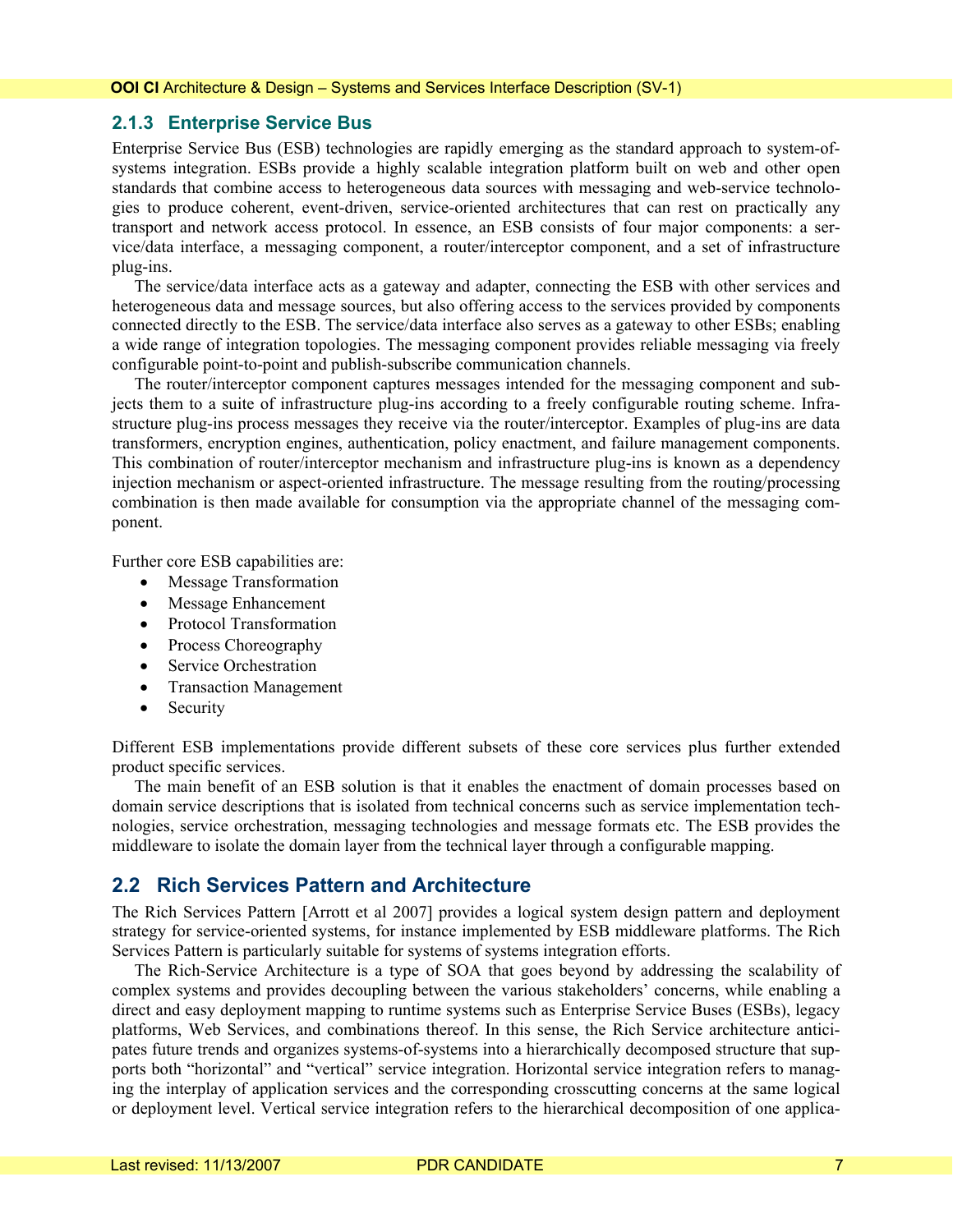tion service (and the crosscutting concerns pertaining to this service) into a set of sub-services such that their environment is shielded from the structural and behavioral complexity of the embedded sub-services and the form of their composition.

This architecture is inspired by ESB architecture/ implementations, such as Mule and Cape Clear. Figure 1 illustrates the main entities of the architecture, which are (a) the Service/Data Connector, which serves as the sole mechanism for interaction between the Rich Service and its environment, (b) the Messenger and the Router/Interceptor, which together form the communication infrastructure, and (c) the plug-ins connected to Messenger and Router/Interceptor, which encapsulate various application and infrastructure functionalities. To address the horizontal integration challenge, the logical architecture is organized around a message-based communication infrastructure having two main layers. The Messenger layer is responsible for message transmission between endpoints. By providing the means for asynchronous messaging, the Messenger supports decoupling of Rich Services. The second layer, the Router/Interceptor, is in charge of intercepting messages placed on the Messenger, then routing them. The routing policies of the communication infrastructure are the heart of the Router/Interceptor layer. Leveraging the interceptor pattern readily facilitates dynamic behavior injection based on the interactions among Rich Services. This is useful for the injection of policies governing the integration of a set of horizontally decomposed services.

The main entity of the architecture is the notion of Rich Service. A Rich Service could be a simple functionality block such as a legacy system or Web service, or it could be hierarchically decomposed. There are two kinds of Rich Service Plug-ins: Rich Application Services (RAS) and Rich Infrastructure Services (RIS). RAS provide core application functionality, they mandate some communication to be initiated by some party in the business workflow and how the interaction is to be carried out. RIS address crosscutting concerns and do not initiate any communication by themselves. RIS can modify interactions defined by RAS by rerouting, filtering, or modifying in other ways the messages exchanged.

Policy enforcement, encryption, failure management, and authentication are typical examples of RIS, which are mainly intermediary services. The purpose of an encryption service, for instance, is to ensure that all messages transmitted over the communication medium are encrypted. A traditional service approach would require modifications to every service in the system in order to integrate the encryption mechanism, leading to scattered functionality. On the other hand, the Rich Service architecture introduces encryption as an intermediary service that can inform the Router/Interceptor layer to modify the message routing tables to ensure that every message sent to the external network must first be processed by the



**Figure 1. Rich Service logical deployment pattern**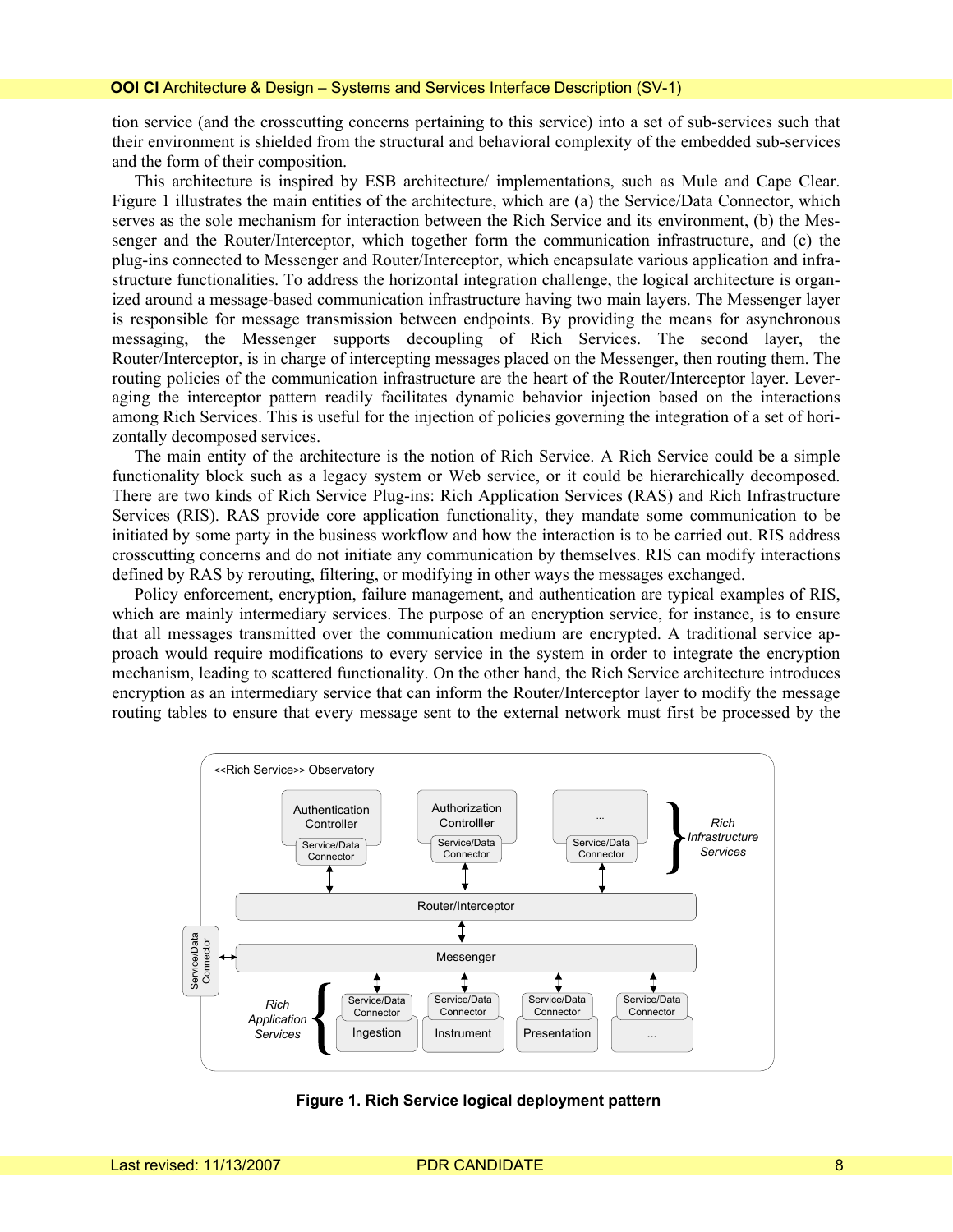encryption service. Only the communication infrastructure needs to be aware of the encryption service. As such, the architecture lends itself to both modern and legacy equipment, not constrained to any single platform, product or vendor.

A Service/Data Connector is the means by which Rich Services are connected to the communication infrastructure. It encapsulates and hides the internal structure of the connected Rich Service, and exports only the description and interfaces that the connected Rich Service intends to provide and make visible externally. The communication infrastructure is only aware of the Service/Data Connector, and does not need to know any other information about the internal structure of the Rich Service. This helps tackle the vertical integration challenge introduced by systems-of-systems. The interface of a Rich Service has associated a structural and a behavioral view.

 In this architecture, each Rich Service can be decomposed into further Rich Services, with the Service/Data Connector acting as a gateway responsible for routing messages between layers. This is illustrated in Figure 2. Additionally, the use of the Router/Interceptor layer removes dependencies between services and their relative locations in the logical hierarchy.

This approach enables services from different levels of a hierarchy, possibly with different properties (such as encryption and security requirements) to interact with each other seamlessly without ever being aware of such incompatibilities. In addition, this architecture can support the specification of dynamic systems, where new services can be introduced at runtime and provide their functionalities without the need to change or adapt the implementation of existing services. Any required adaptation or rerouting can be handled by adding application or infrastructure services to the system. Service composition can be addressed in the system by following two general approaches. One is to add a new RAS, acting as an orchestrator, which utilizes the existing services to provide the composite service. Another approach is to add a RIS that intercepts messages coming from/going to a specific RAS.

Another important benefit of the Rich Services architecture is the ability to analyze, design and decompose the system according to various major concerns (e.g., security, resource constraints, policies, and governance) in isolation. Each major concern can be designed separately, and then made available to the entire Rich Service via the Router/Interceptor layer. This separate design of common concerns results in reduced implicit coupling among the Rich Service's constituent services. This feature greatly contributes to the design of Very Large Scale systems where multiple authorities are involved.



**Figure 2. A hierarchical logical architecture – the Composite Rich Services**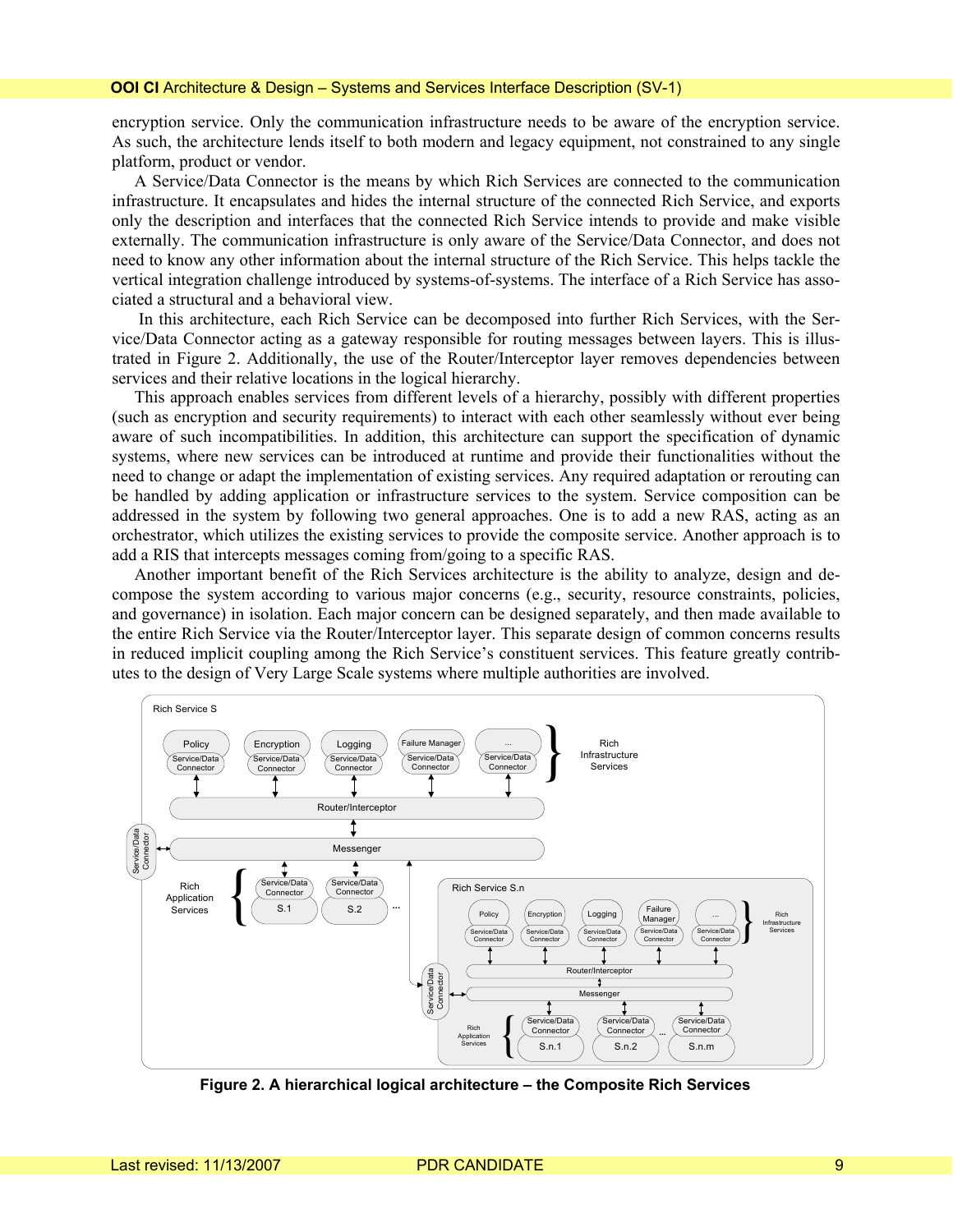#### <span id="page-9-0"></span>**OOI CI** Architecture & Design – Systems and Services Interface Description (SV-1)

As an example, from the security viewpoint, multiple security-related services can be designed and connected to the system at different levels in the Rich Service hierarchy to address the authentication, access control permissions, and privileges across multiple authority domains. Self-monitoring and reporting can also be easily integrated as RIS to report on message throughput, application performance, or any other relevant metrics.

Rich Services can easily map to an implementation architecture based on an ESB solution, a threaded execution solution, or a range of other solutions. ESBs, in particular, provide message routing amongst well-defined, loosely coupled, coarsely granular services similar to our notion of Rich Services. They achieve cost efficiency and flexibility through the integration and reuse of services and service-based applications. Additionally, ESBs may employ many routing strategies (e.g., static routing, content-based rules, and itinerary) to achieve architectural goals such as distributed execution, load balancing, flow throttling, auditing, redundancy, failover, online maintenance, provisioning, and minimal service interdependence. This makes them particularly attractive as deployment architectures. The Rich Service architecture can be leveraged into an end-to-end software engineering process that ranges from requirements gathering to physical network deployment and fits well system-of-systems integration processes.

Most importantly, the scale-independent logical structure Rich Service Architecture supports a very broad suite of capabilities and will allow users well into the future to compose capabilities that are not now obvious. This abstraction is critical to future success and acceptance of the OOI CI.

## **2.3 The CI Capability Container**

## **2.3.1 Provided Capabilities and Services**

The CI Capability Container provides a rich infrastructure environment for applications and services. It discharges a most infrastructure service needs that are required for any OOI and CI application services. Capability Container is based on the Rich Service Architecture blueprint.



Figure 3 shows a schematic overview graphic of a Capability Containers and its rich set of infrastructure services as listed above. The pervasive provisioning of these infrastructure services across the deployment architecture constitutes the core of the Common Operating Infrastructure (COI). A Capability Container provides access to the resource networks via service interfaces. Each Capability Container also has a presentation capability to project its services to its environment in various forms.

The Capability Container provides the following infrastructure capabilities:

**Figure 3. CI Capability Container Environment**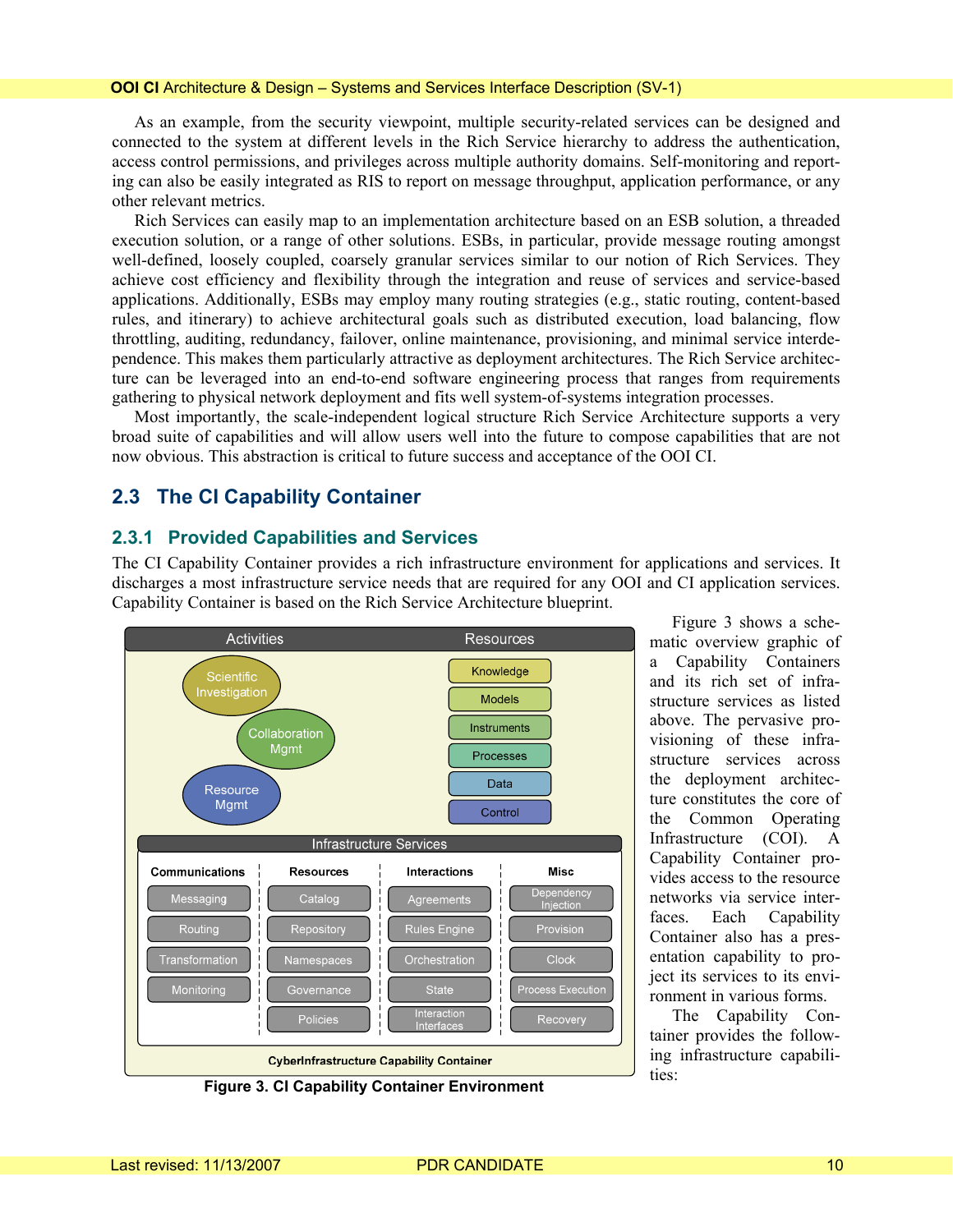| <b>Capability</b>             | <b>Description</b>                                                         |
|-------------------------------|----------------------------------------------------------------------------|
| Messaging                     | Receiving and delivering messages on queues                                |
| Message routing               | Storing and forwarding messages to their destinations according to con-    |
|                               | figured routes                                                             |
| Message transformation        | Changing message format and content while in transit to mediate flexibly   |
|                               | between message sender and receiver                                        |
| Monitoring                    | Observing the flow of messages and providing statistics                    |
| Catalog                       | Keeping track of all the resources and enabling discovery, querying        |
| Repository                    | Storing and retrieving data elements                                       |
| Namespaces                    | Providing categorization and isolation for resources of different topics   |
| Governance                    | Keeping track of the life cycle of resources and multi-party interactions  |
|                               | accessing the resources                                                    |
| Policy enforcement and        | Defining how resources can be accessed depending on the owner, opera-      |
| update                        | tor and accessing party. Enforcing the application of the policy and pro-  |
|                               | viding means to compose policies from different sources and update them    |
|                               | dynamically throughout the system                                          |
| Agreement management          | Negotiating agreements and contracts between federated parties; keeping    |
|                               | track of commitments and obligations; enforcing their enactment            |
| Conversation orchestration    | Coordination of interactions among distributed parties in an organized     |
|                               | way towards reaching I defined goal                                        |
| <b>State</b>                  | Keeping track of the stateful information or session related to a resource |
|                               | or an interaction conversation.                                            |
| <b>Interaction Interfaces</b> | Defining and enacting templates for interactions and protocols as se-      |
|                               | quences of information/message exchange as means for interface defini-     |
|                               | tion                                                                       |
| Provisioning                  | Providing or executing services on behalf of other users in the system     |
| Clock                         | Providing a synchronized common clock throughout the system that is        |
|                               | accessible by all applications and services and which provides sufficient  |
|                               | precision                                                                  |
| Recovery                      | Robust handling of exceptional system states and the ability to recreate a |
|                               | recent known consistent state throughout a conversation or the system      |
| Process execution and         | Providing dynamic computation capability to various users of the system    |
| computation                   | in a defined and controlled way.                                           |

Not all capability containers need to provide all infrastructure services, depending on the deployment needs. SV-1 identifies a number of deployment configurations for CyberInfrastructure Points-of-Presence, which determine the set of capabilities required for each of these configurations.

Because of their pervasive nature, the Capability Containers are ideally suited to addressing crosscutting infrastructure concerns, including security, reliability, governance, and scalability. Capability Containers enable an easy deployment of the OOI collaboration and policy framework.

## **2.3.2 Capability Blocks**

These ESB characteristics are foundational for the implementation of capability blocks, as shown in Figure 4 (Composite ESB Design Pattern). A capability block can be either simple or composite. In this figure, there are capability blocks on the highest level for instance for observatories, modeling facilities and research laboratories. These capability blocks all have interfaces to the Common Operating Infrastructure (COI), itself a capability block.

Capability blocks on this high level may for instance represent domains organizational authority. The capability blocks for the regional observatory in this picture shows another level of nesting. Inside are further capability blocks connected to another instance of the COI. On this level, for instance, Capability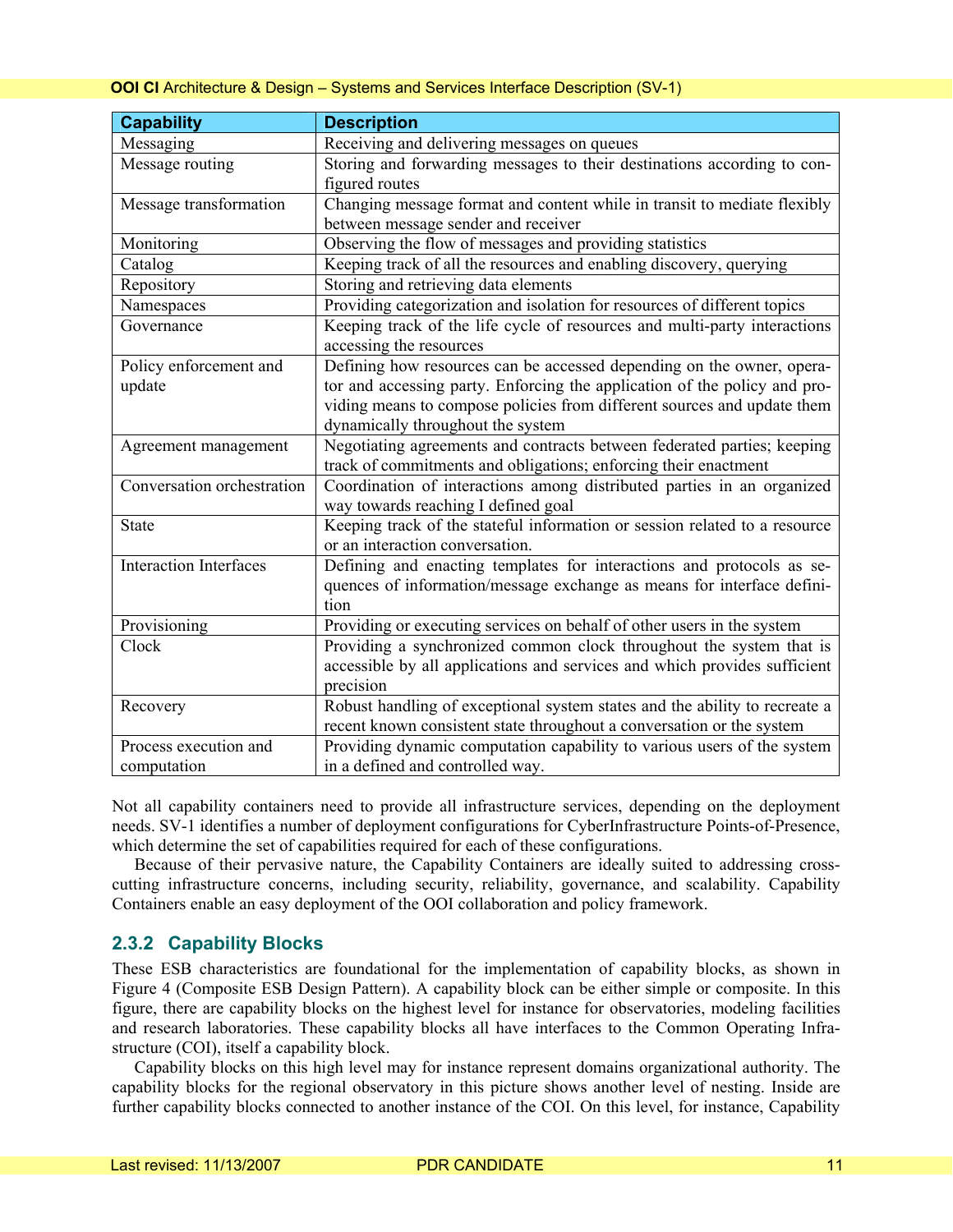Containers as introduces above can realize the capability blocks. The observatory node block shows a third level of nesting with capability blocks and a COI instance inside. This composite pattern is universal and can occur at any level in the design of the system.

An example of a simple capability block is an instrument proxy, as shown by the Interface Point in Figure 5 (Example Capability Container Deployment Model); it displays no further decomposition, but rather exposes its capability as a web service. A composite capability block is comprised of the ESB parts mentioned above, bundled with a specific set of plug-ins and additional hierarchically-composed capability blocks that are connected, via their service/data interfaces, to the messaging component of the composite capability block.

An example of a composite capability block is the overall OOI CI. Most importantly, the scaleindependent logical structure supports a very broad suite of capabilities and will allow users well into the future to compose capabilities that are not now obvious. This abstraction is critical to future success and acceptance of the OOI CI.

At each deployment site, a Cap Container implements the capability block pattern as described above. In particular, the infrastructure services will be provided as ESB-plug-ins and the resource networks will be integrated via web services, or as capability blocks in their own right. OOI activities emerge from the interplay of multiple capability blocks, as shown by the data collection activity example.

### **2.3.3 Example Capability Container Deployment Scenario**

Figure 5 (Example Capability Container Deployment Model) illustrates the layout of a Cap Container for the data collection activity scenario. Because of its resource-constrained nature, the Instrument Point Cap Container provides only general CI infrastructure and instrument proxy services. The Acquisition Point Cap Container illustrates the use of infrastructure services to implement the processes in the data collection activity scenario. The process execution infrastructure service provides the filtering and triggering processes at this Cap Container. An additional function supported by the Cap Container is the presenta-



**Figure 4. Composite ESB Design Pattern**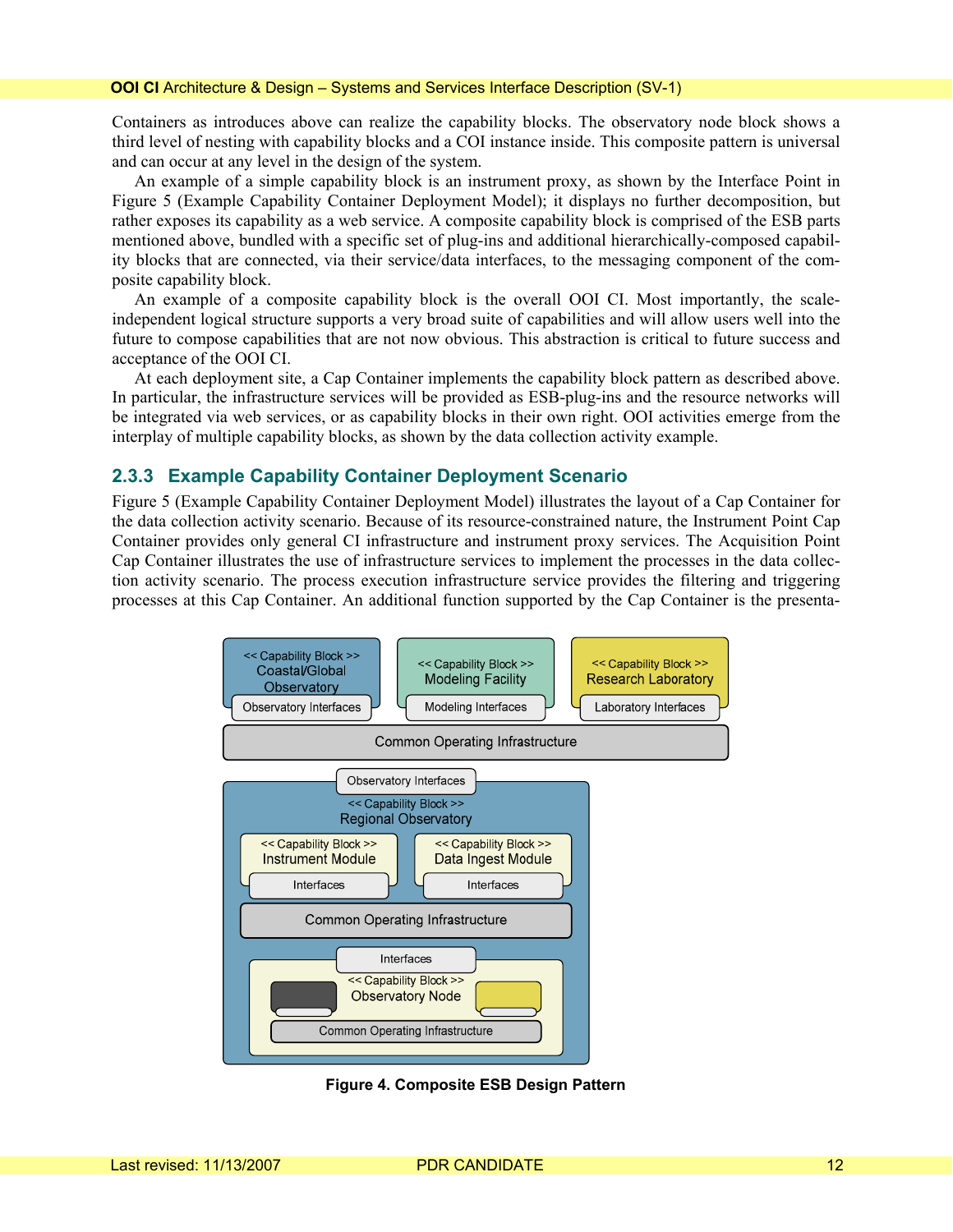

**Figure 5. Example Capability Container Deployment Model** 

tion capability implemented in the Access Portal Cap Container. It will contain portlets for session management and Google Earth presentation built on the BIRN/Telescience GridSphere-based portal framework, as well as an http container.

We describe the infrastructure elements that support the Data Collection Activity of a global scale, buoyed observatory as one relevant deployment scenario. This spans the entire range of deployed systems and networks from ocean-based instruments to CyberPoPs and user applications.

The Instrument Point represents the interface between the physical world and the CI; it comprises proxies that provide a programming interface to the instruments. The Acquisition Point provides instrument control and data acquisition and transmission functions. It comprises a process and instrument controller and a data acquisition subsystem. Researcher-supplied triggers initiate data acquisition processes that the process controller translates into commands for the instrument controller.

Data from the instruments transit from the instrument controller to the acquisition component, where researcher-supplied filters result in either new data acquisition or transmission of the data to the Ingest Point. Data are sectioned appropriately by a segmentation component for transmission and handed over to the transport broker, which uses the Object Ring Buffer (ORB) and the communications controller to locally store and transmit the data, respectively, based on network availability and Quality-of-Service (QoS) constraints. At the Ingest Point, data arrive via the local communications controller and transport broker. The latter feeds data correction and ingestion components. The ingested data, along with their metadata, are buffered via the local storage broker.

The storage broker interacts with the Storage Point that offers repositories for data and services, as well as data and metadata cataloging. The researcher has multiple ways to view and further process data. First, an Access Portal supports data access and presentation via web- and other browsers. It interfaces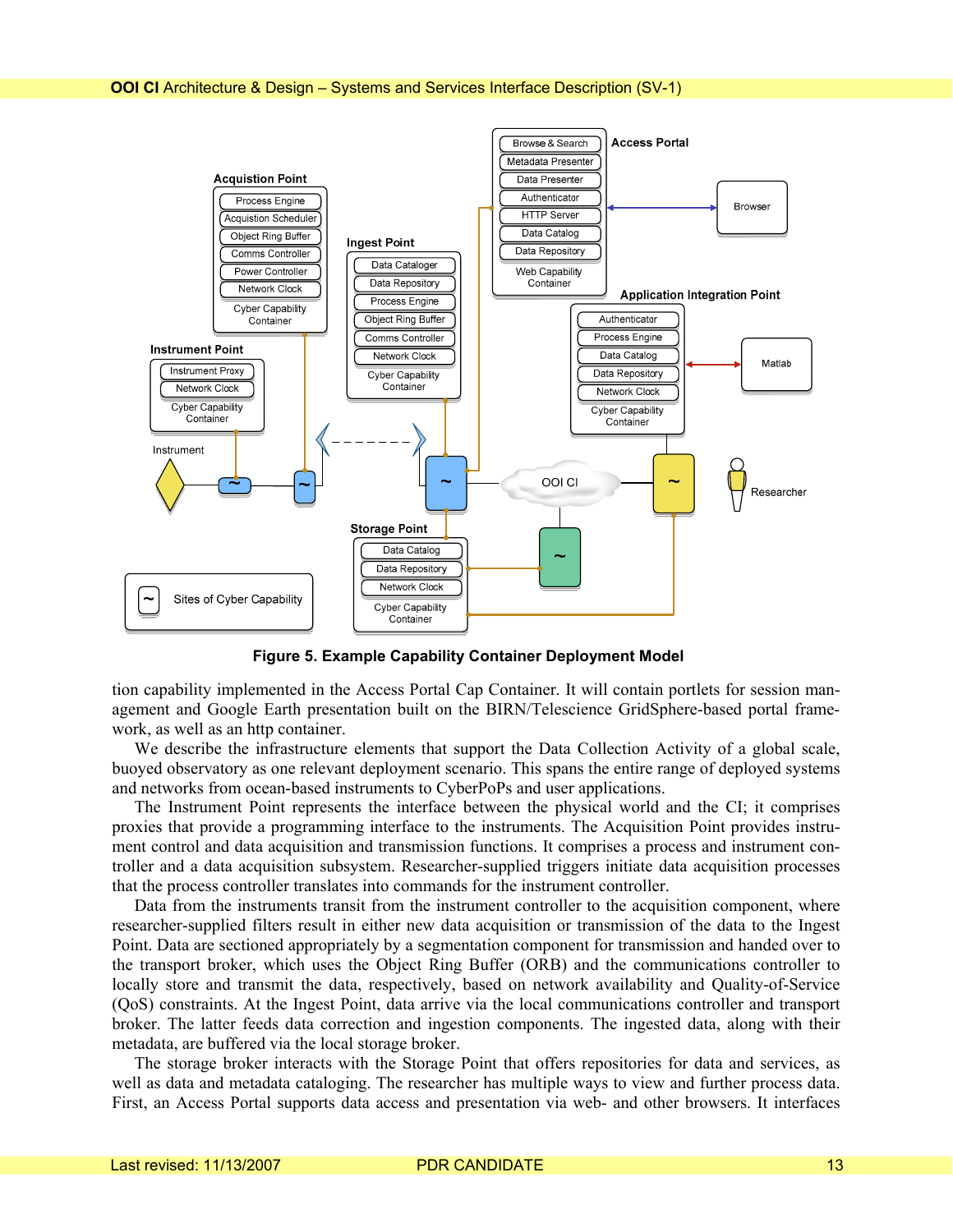#### <span id="page-13-0"></span>**OOI CI** Architecture & Design – Systems and Services Interface Description (SV-1)

with the Storage Point via a local storage broker and offers components for search, navigation, and presentation. Second, an Application Integration Point supports data access, transformation and analysis via a set of analysis tools. It also connects to the Storage Point via a local storage broker, and offers programming interfaces so that researcher-supplied analysis and transformation processes can access and manipulate the data.

In this deployment scenario, the Instrument Network comprising the Instrument Point, the process and instrument controller, acquisition and segmentation components, transport broker, ORB and communications controller of the Acquisition Point, as well as the communications controller and transport broker of the Ingest Point are built from BRTT Antelope® components. The Data Network comprising the storage provider with its repositories and catalogs at the Storage Point and the federated storage brokers of the Ingest Point, Access Portal, and Application Integration Point are built from UCSD Storage Resource Broker (SRB) components. Presently, v1.0 of the ROADNet PoP (RPoP) integrates Antelope and SRB in a small, low-power, low-cost LINUX box using Intel XScale Processors. The next operational release will include web services support.

The Processing Network is implemented using researcher-provided filter and trigger processes in the Acquisition Point, a data correction process in the Ingest Point, a presentation process in the Access Portal, and the transformation and analysis processes in the Application Integration Point, where the visualization and modeling capabilities of, for example MatLab, are also provisioned.

The data management functionality of the Data Network, comprising ingest and metadata cataloger components at the Ingest Point, the metadata-based search and navigate components of the Access Portal, and the navigate component of the Application Integration point, are implemented using components of the MBARI Shore Side Data System (SSDS). The repositories and catalogs at the Storage Point are implemented using OOI-specific adaptations of SRB repositories and catalogs currently deployed for BIRN/Telescience, with necessary extensions to house service repositories. All infrastructure elements are implemented using Rich Services Deployment Pattern. They are showed with their particular plug-ins.

## **2.3.4 CyberInfrastructure Point of Presence**

The primary compute and storage building block for the CI is the CyberInfrastructure Point of Presence (CyberPoP). CyberPoP implements CI Capability Container described in the sections above. From the perspective of users, observatory operators, and the CI, CyberPoPs are virtual resources that can be provided in ways ranging from actual hardware installations to an elastic service analogous to Amazon®'s Elastic Compute Cloud®.

There are four classes of CyberPoP provisioned by the proposed work; the on-demand highly scalable (i.e., elastic) CI CyberPoP; the high availability, shore side, Observatory CyberPoP; the ocean deployable Marine CyberPoP; and the high bandwidth stream processor (HBSP) CyberPoP.

The highly scalable CI CyberPoPs will be accessible at two central facilities (one at SDSC based on Teragrid, and one whose location is yet to be determined). These two installations will serve as the central repository and core processing centers for OOI.

## **2.4 Conversation Management**

## **2.4.1 Interaction interfaces**

OOI activities will be enabled by the precise specification of the collaboration pattern, including the required subsystems, their interaction protocols, and a description of the information exchanges over time with each observatory activity, through an interaction interface. Furthermore, cross-cutting authentication, security, governance, and policy requirements will be associated with each interaction interface.

The interaction interfaces will be provisioned via the COI so they will be bound to actual resources either at the time of deployment or at runtime to provide the required degree of flexibility in system configuration. In effect, the OOI activity model is mapped to a service-oriented process model that is supported by appropriate configuration of the orchestration plug-in of each Cap Container.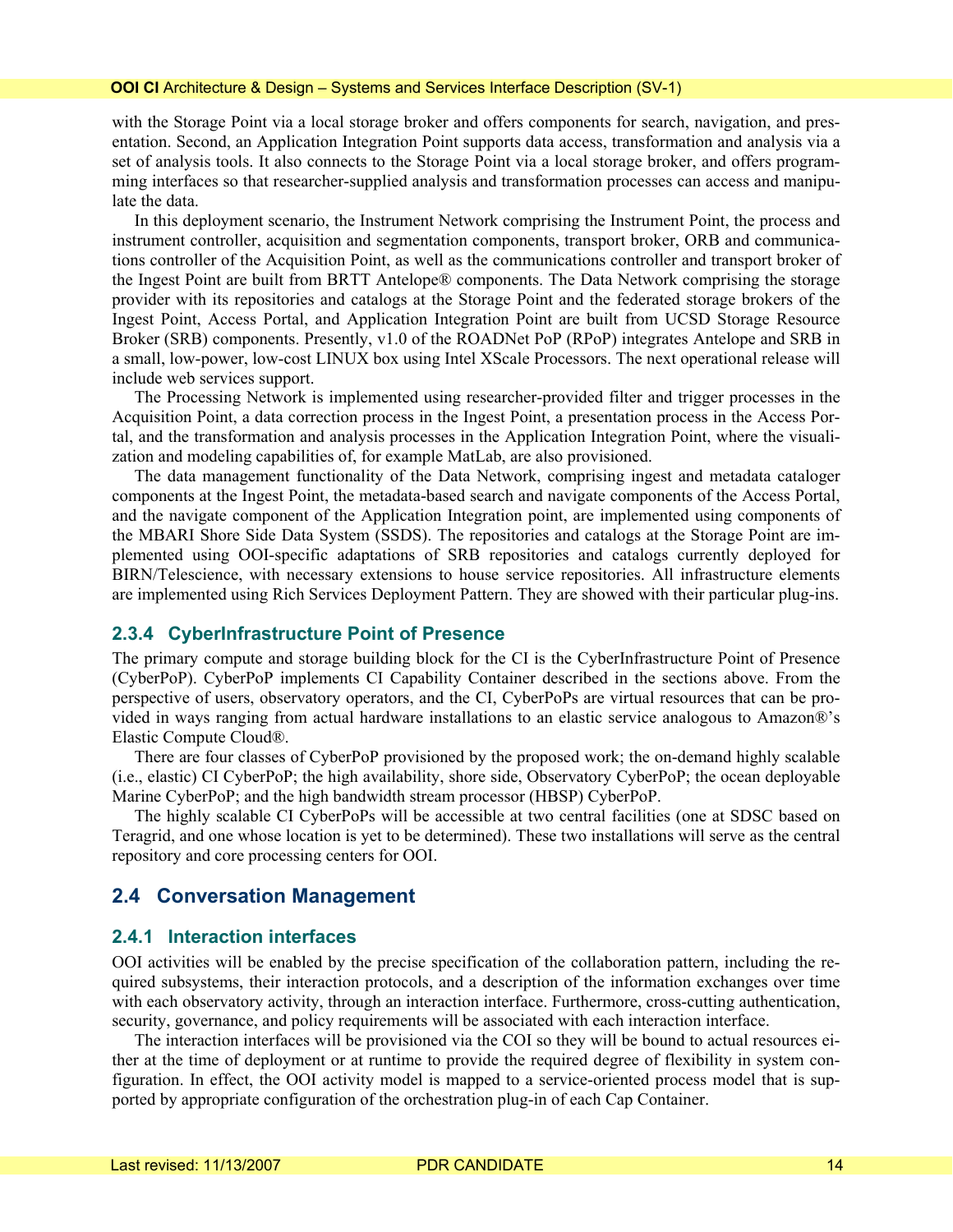## **2.4.2 Collaboration and Policy Framework**

The CI Cap container provides capabilities for collaboration, agreement support and policy enforcement. Figure 6 illustrates this pattern for the base case of a single service provider and consumer. The pattern generalizes to arbitrary numbers of participants in a service orchestration. Conceptually, the example captures the establishment of a service agreement between two parties; for example, this could unfold between a regional cabled observatory (service provider) and a buoy-based global observatory (service consumer). Each one of the parties has established contractual commitments with their respective user communities, including membership agreements. Upon establishing mutual commitments, a contract between the two parties is in place. Furthermore, each party operates under a set of policies. The negotiation and contracting process, as well as the actual service usage, leads to an interaction pattern between the two parties that is constrained by the contractual commitments and policy subscriptions of both parties.



**Figure 6. Collaboration and Policy Framework** 

Because each Cap Container is equipped with plug-ins for orchestration, governance, policy enforcement, and monitoring/audit, the deployment mapping for the collaboration and policy framework is straightforward: the corresponding interaction interface is stored and accessed COI-wide. Each party's Cap Container orchestration component executes the projection of the interaction pattern on the respective role to participate in the overall collaboration. The governance and policy constraints are extracted from the interaction interface and provided to the corresponding Cap Container plug-ins for monitoring and enforcement.

The Data Acquisition example provided above shows how the COI facilitates the interoperability and on demand mobility of the capabilities of the Instrument, Processing, Data, and Knowledge resource networks. The core software abstraction illustrates how the COI, through the use of the CI capability container, factors out the common aspects of communication, state management, execution, governance, and service presentation to provide a very scalable, secure and extensible model for managing user-defined collections of information and taskable resources. This ability to integrated resources of different types implemented by different technologies is the central proposition of the architecture. It provides the basis for an integrated observatory network that will remain viable and pertinent over multiple decades.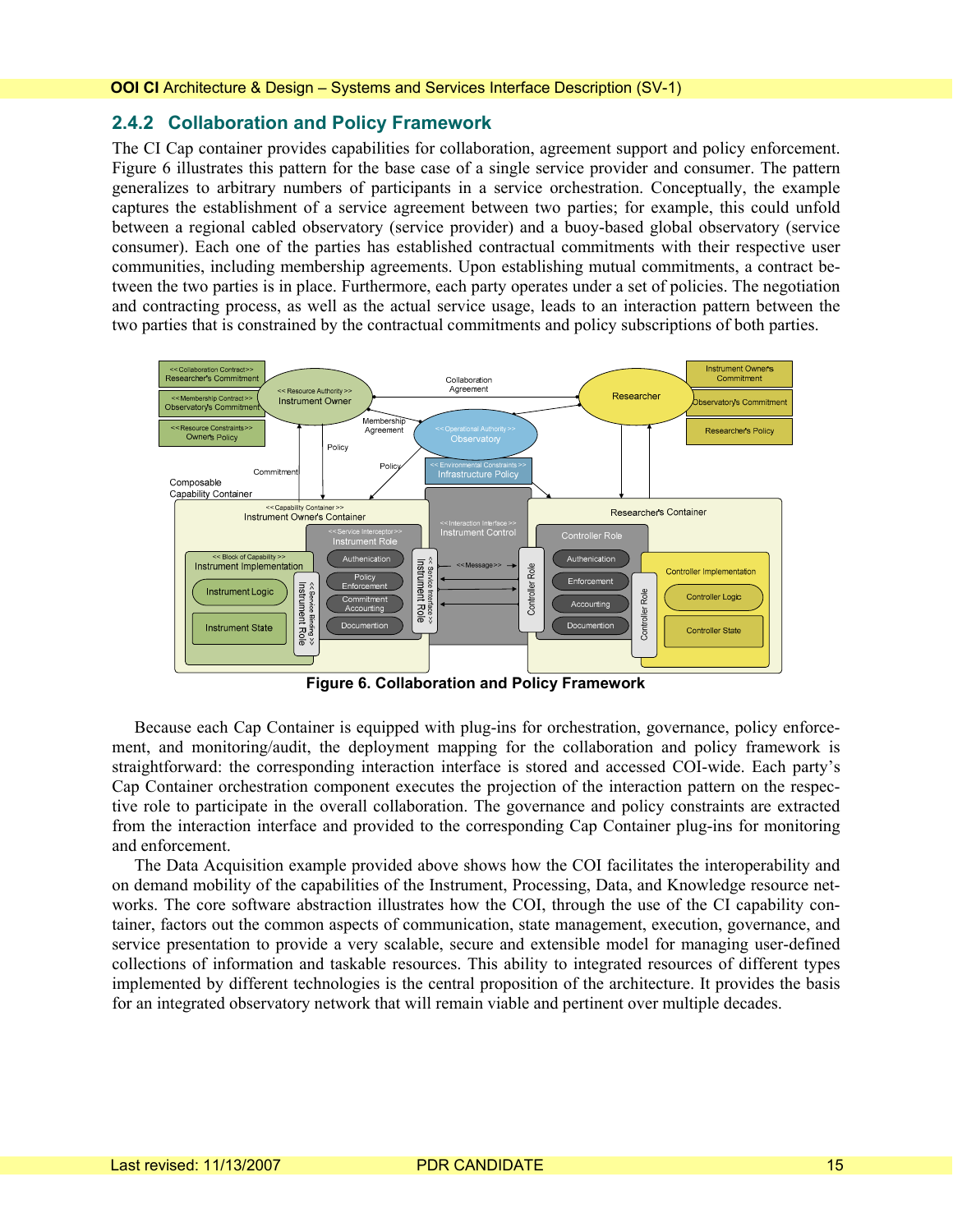## <span id="page-15-0"></span>**3 Identification of System Nodes**

The OOI architecture rests on a rigorous service-oriented design approach to provide subsystem capabilities and their integration into system capabilities. This yields a seamless software and system engineering framework. Intuitively, every OOI entity (for instance instruments; laboratories; data repositories; coastal, regional, and global observatories; the computational grid; observatory management) will represent itself as a set of services that can be located and accessed via the CyberInfrastructure. Web services and related technologies will enable rapid implementation, provisioning, and integration, along with flexible configuration of these services to yield the CI.

The resource network concept facilitates the federation, governance, and management of interactions between system activities and a base set of resource types. By leveraging and structuring the shared characteristics of the complete set of resource elements, the architecture provides an extensible model for the operation, presentation, and composition of resources. The architecture then provides a standard basis for provisioning, managing, and sharing resources across the physical, technical, and organizational domains of the observatory network. This resource network model provides a consistent and scalable approach to the federation, governance, and operation of all types of resources; one that enables pervasive and universal access without compromising control and security.

The CI consists of six services networks that contain different classes of resources and the capabilities needed to manage them. These resources are tied together by two cross-cutting infrastructure elements:

- 1. The Common Operating Infrastructure (COI) serves as the integration platform and communication conduit, and supports the activity, resource, service, identity, communication, and presentation models that must be used across OOI.
- 2. The Common Execution Infrastructure (CEI) is the computational substrate that supports provisioning, configuration and direction of collection and analysis protocols.

Resource networks as well as infrastructure elements realize the highest level architectural elements of the CyberInfrastructure.

## **3.1 Common Operating Infrastructure (COI)**

The COI provides the technologies and services to play the role of 1) a unifying information conduit, enabling data and control streams to be published and consumed by all of the subsystems; 2) a platform to execute the core elements of the activity model by allowing the subsystem services to be combined as workflows; and 3) the implementation location for cross-cutting aspects of the CyberInfrastructure.

## **3.1.1 Capabilities**

The COI should provide the following capabilities:

- 1. Collaboration provisioning and agreement management,
- 2. facility provisioning and rights management,
- 3. identity validation and verification,
- 4. Service provisioning and interchange management,
- 5. federation and delegation of service presentation and fulfillment,
- 6. resource collection management, navigation and search,
- 7. resource lifecycle management,
- 8. policy enactment and enforcement management, and
- 9. communication provisioning and interchange management.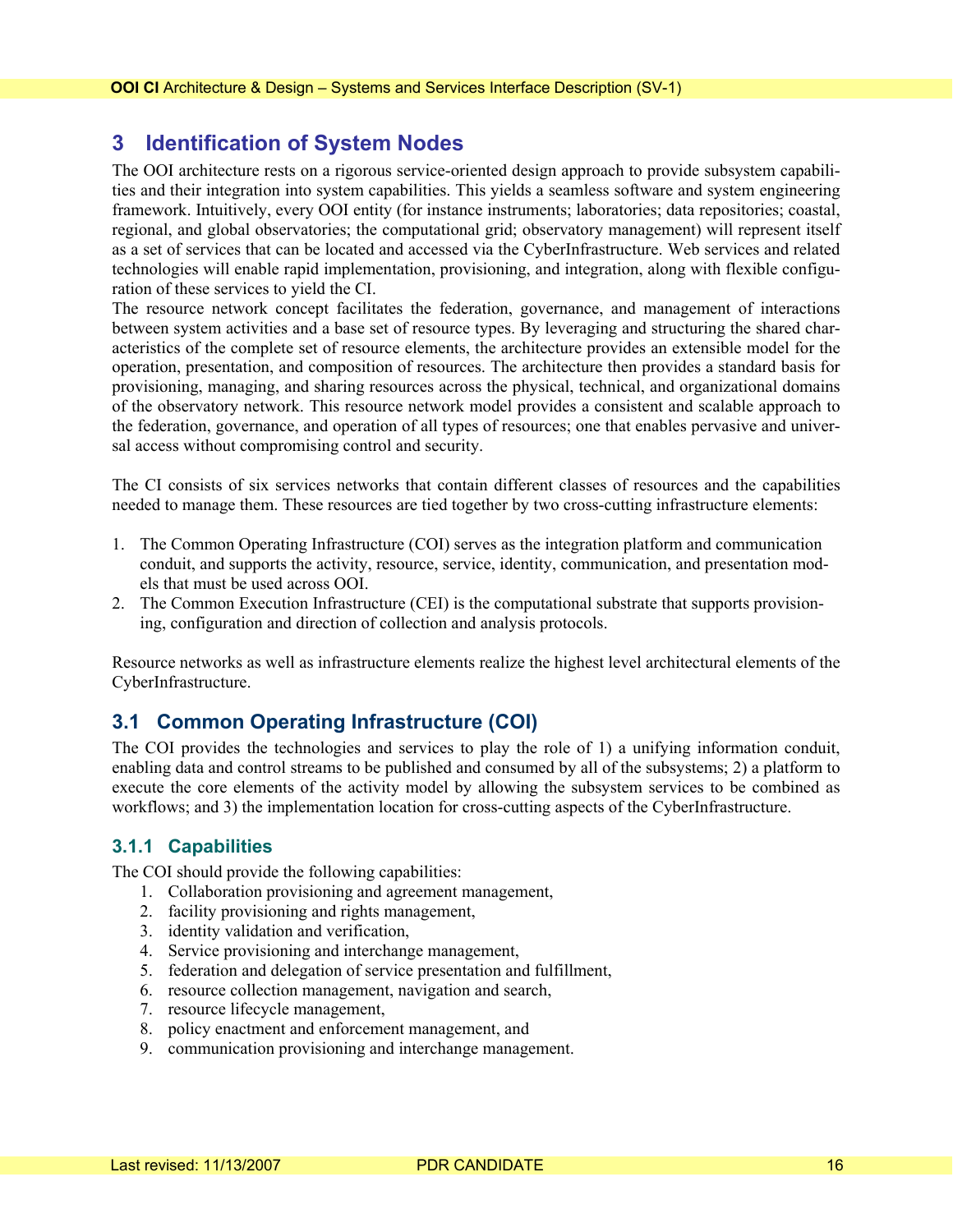## **3.1.2 Technologies & Systems**

The COI will be realized as a composite capability block providing 1) an integration platform for data and control channels (streams), block data transfer and streaming media, 2) a rich set of options for integrating heterogeneous data sources and applications using a variety of data transports, and 3) an interface for injecting infrastructure services, such as policy monitoring and enforcement services, as plug-ins to effect federated authentication and security policies. This is the basis for provisioning the service (registry, brokering, binding and execution of services), facility and resource networks within the COI.

The services and their corresponding data models provide a uniform mechanism to detect and exploit the capabilities of OOI entities. Governance will be supported through templates for collaboration agreements that define partnership, and delegation and federation policies for participants and their assets. In particular, we will establish an integrated policy/security framework that is directly coupled to the interaction interfaces capturing the activity models.

Design partners NCSA and NCSU have developed a comprehensive architectural framework for policy and security management that ties in directly with the notion of interaction interface. Policy and security properties are stored together with the interaction protocol that defines a service using the zone federation architecture of the SRB. This framework will be injected into the capability block pattern such that all interactions with the COI directly fall under the governance of this policy framework. Specifically, the ESB dependency injection mechanism and GridShib, GridGrouper, and myVocs integrated with SRB's Zones will be used as the core technology for implementing and enforcing the COI data structures and models for governance, security and other policies.

In the initial deployment, the capability blocks will be populated as follows: the messaging component will be instantiated to ActiveMQ/AMQP and the router/interceptor and service/data interfaces will be instantiated to Mule. Mule's dependency injection mechanism provides immediate access to persistence, application/transaction, workflow, configuration and monitoring frameworks that will be instantiated to Hibernate, Spring, Groovy and JMX, respectively. Furthermore, the COI will leverage the successful CI software stacks of BIRN/TeleScience with their web-service-based ATOMIC interfaces to the national Grid computing and security infrastructure. All of these web services will be configured as capability block plug-ins. The flexibility of this ESB-based approach allows the development team to rapidly integrate new capabilities as they become available.

The transport-transparent messaging component of the ESB will be exploited to implement data and control streams among CI subsystems, and provision and broker any service, data source, data transport and delivery mechanism, as well as any policy that is injected into the routing/interceptor facility of the ESB. Such a messaging system supports secure, durable, fault tolerant and high availability connections.

#### **3.1.3 Data Structures & Models**

The architecture encompasses authoring, implementing and maintaining the key conceptual model underlying the patterns of governance that reflect security considerations as well as the OOI activity model. These patterns will be stored and made accessible via a Data Network repository for high-quality governance management.

#### **3.1.4 Interface Points**

The COI is the communication and integration substrate for the system; it, therefore, interfaces with all subsystems, as well as with the environment via the data/service interface of the ESB.

#### **3.1.5 Systems and Interfaces Assignment**

Table 1 depicts the assignment of systems and interfaces to operational nodes and needlines from OV-2 in COI diagram. Figure 6 shows these assignments from OV-2 for COI (systems are highlighted with yellow color, operational nodes with white color). Further, operational node Data Network will use services from systems Database, SRB Zones and ROADNet. Operational node Instrument Network will use services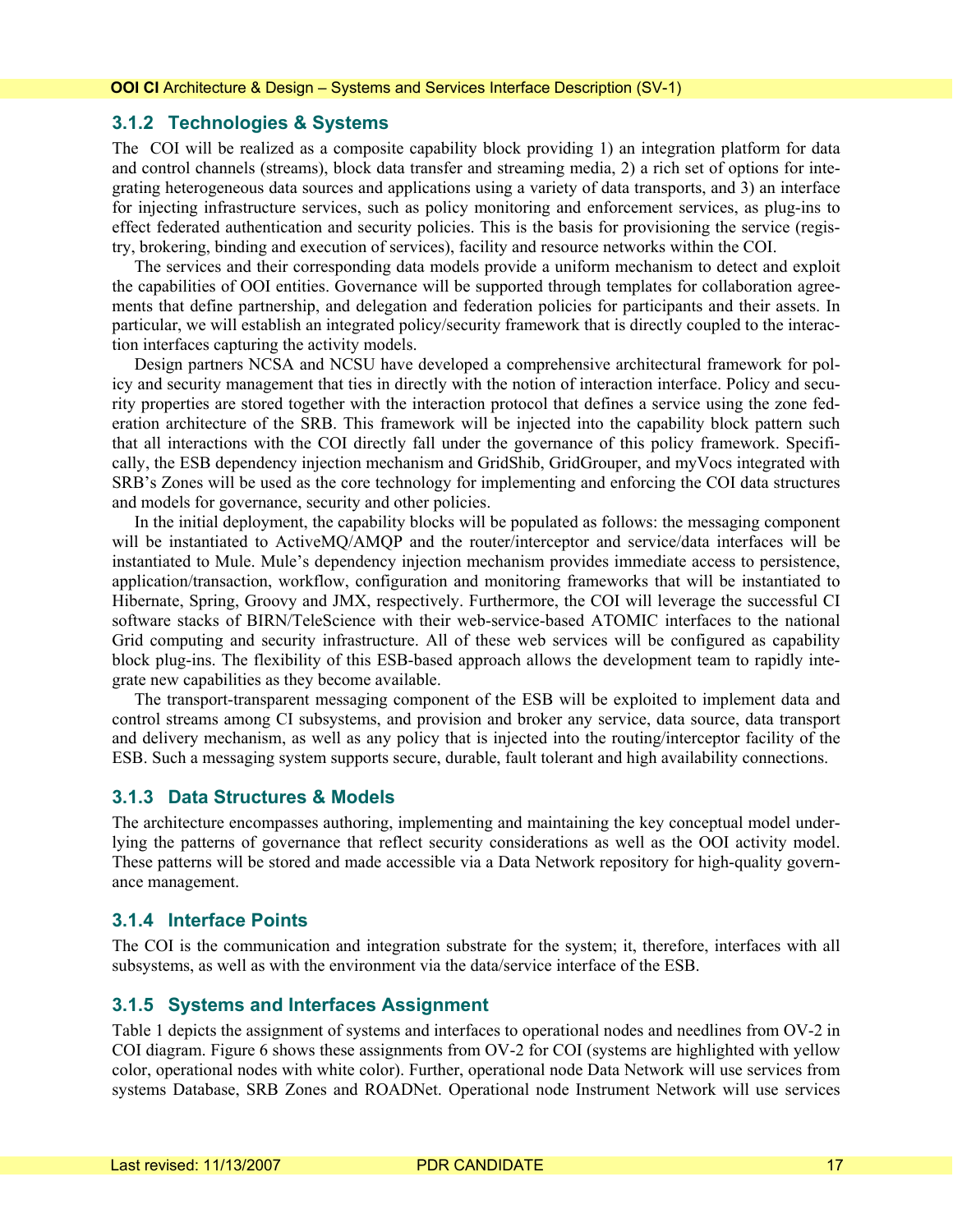#### **OOI CI** Architecture & Design – Systems and Services Interface Description (SV-1)

from systems SIAM/SSDS. All interfaces between Mule and the rest of the systems are realized using ActiveMQ

| <b>Operational Node/Needline OV-2</b> | <b>System/Interface SV-1</b>    |
|---------------------------------------|---------------------------------|
| Router/Interceptor O6                 | Mule                            |
| Messenger/Communicator O7             |                                 |
| <b>Identity Management O1</b>         | <b>NCSA Identity Management</b> |
| Authentication O2                     | <b>NCSA</b> Authentication      |
| Policy Enforcement O3                 | <b>NCSU Policy Enforcement</b>  |
| ID Information ON1                    | Active MQ                       |
| Authentication ON2                    |                                 |
| Policy ON3                            |                                 |
| Event ON4                             |                                 |

## **Table 1. Common Operating Infrastructure – System and Interfaces assignment**



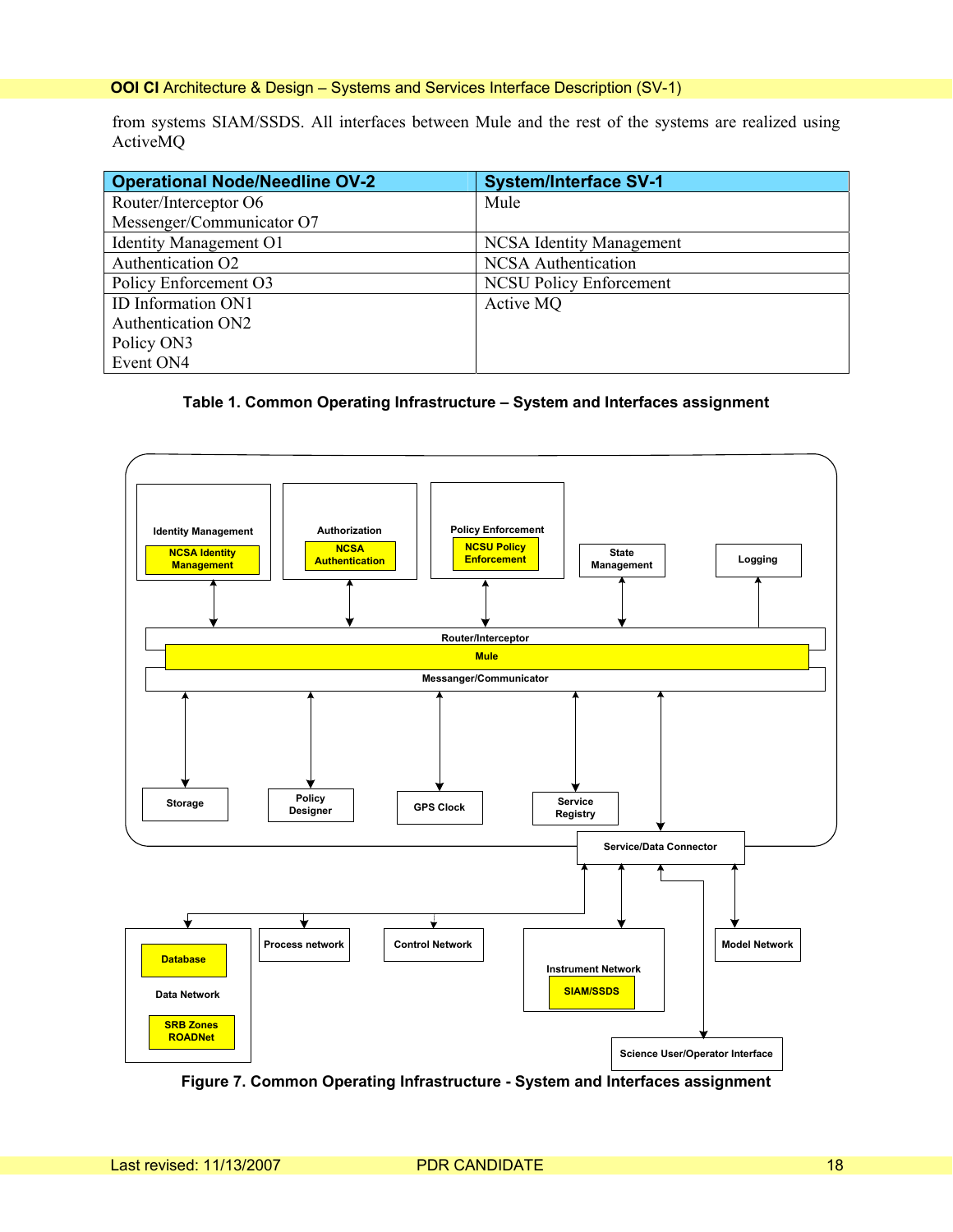## <span id="page-18-0"></span>**3.2 Common Execution Infrastructure (CEI)**

The CEI will provision the services required to implement an elastic compute network together with a corresponding management UI module. This constitutes the computation and execution substrate for the entire CI.

## **3.2.1 Capabilities**

The CEI should provide the following capabilities:

- 1. Virtualized computing resource provisioning, operations and maintenance,
- 2. provision parameterized configurations of service and application modules into compute node deployment packages,
- 3. monitor and provision compute nodes based on compute resource utilization and latency of provisioning,
- 4. on-demand scheduling of processes,
- 5. optimized scheduling of stream process subscriptions,
- 6. extendable process execution environment that supports multiple execution formats,
- 7. federation of process execution service providers, and
- 8. process control interface.

## **3.2.2 Technologies & Systems**

The technical components of the CEI include a virtual compute node configuration repository, a virtual compute node loader, a virtual compute node deployment scheduler, and a base virtual compute node; the implementation will leverage Globus' Virtual Workspaces. Furthermore, the CEI will provide virtual compute node test and certification services to support its monitoring and management using an adaptation of the ROCKS roll retrieval and system configuration mechanisms. A system for administering virtual compute node configuration repositories and retrieving both the contents and their catalog will be defined based on the Xen technology, and connected with the Data Network. The virtual compute node loader will retrieve elements from one or more local or system repositories and use them to configure a virtual compute node.

## **3.2.3 Data Structures & Models**

Globus' Virtual Workspaces and Amazon's Elastic Compute Cloud (EC2) provide the base models for the Common Execution Infrastructure.

## **3.2.4 Interface Points**

The CEI provides its services via the COI to all CI subsystems. However, major interaction points exist between the COI and the Control, Processing, Modeling and Data Networks.

## **3.3 Control Network (CN)**

The Control Network will provision the services required to establish the standard models for the management of stateful and taskable resources. It provides controller processes the semantics to monitor and control the operating state of an active resource as well as to initiate, monitor and amend tasks being carried out by a taskable resource. The managed resource is required to present their operational state and declare their governance context.

## **3.3.1 Capabilities**

The CN should provide the following capabities:

- 1. Provisioning the command, control and monitor semantics to operate and manage a resource,
- 2. Time structured concurrent coordination and prioritization of shared resources that are distributed and constrained,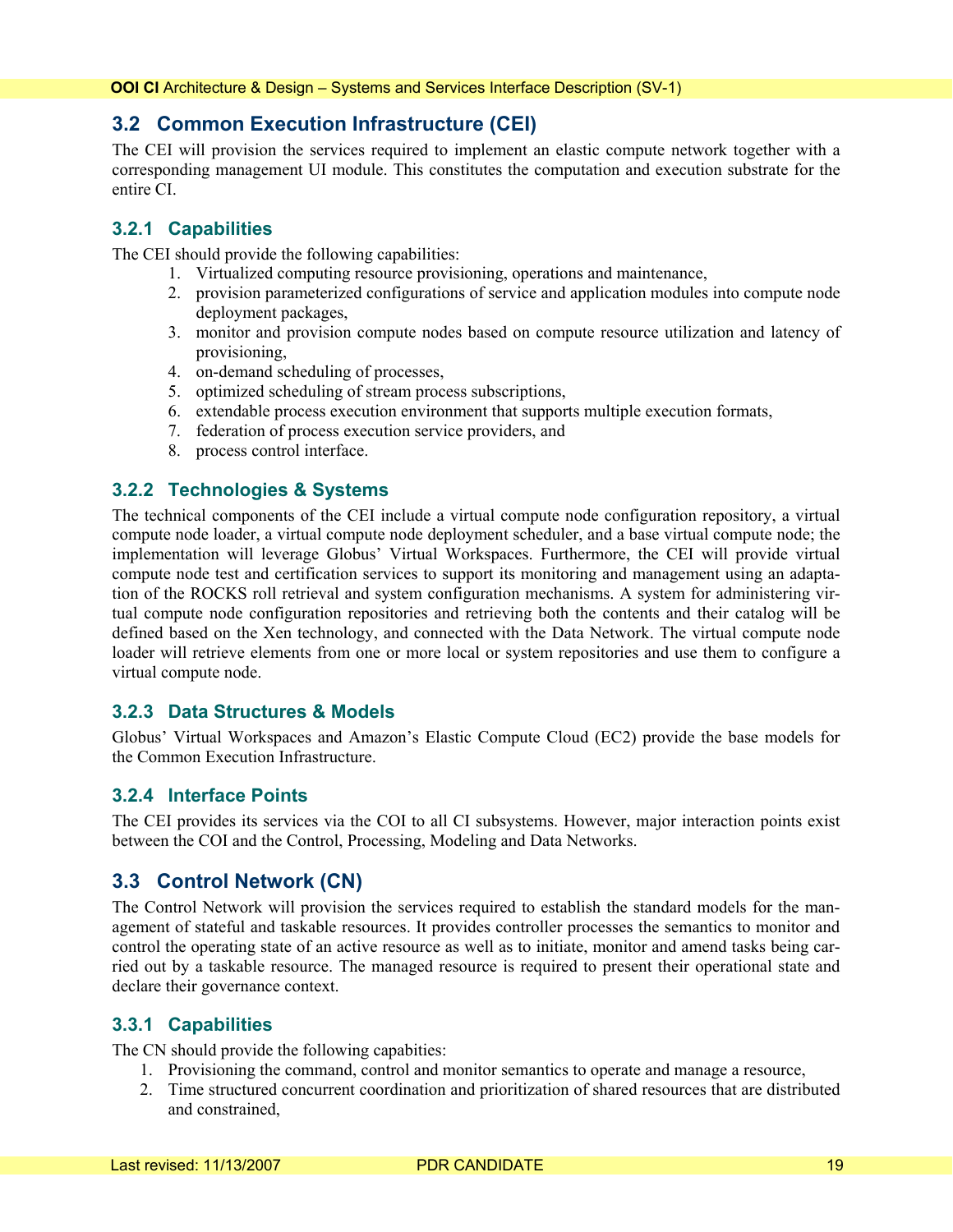- <span id="page-19-0"></span>3. Provisioning of a behavior-based architecture for rapidly reconfigurable autonomous task reconfiguration,
- 4. Unique multi-objective optimization of behavior coordination, allowing for effective compromise to be attained between periodically competing task objectives for a collection of resources,
- 5. Provisioning of a behavior calculus, allowing sequences of task states to be structured for longterm, persistent plans while remaining highly reactive to events and in-situ control requests.

## **3.3.2 Technologies & Systems**

The deployment of the technical components of the Control Network is predicated on the ESB implementation that is the basis of the capability container concept of the COI–this allows the control network to have a federated presence across the CI. In particular, the management of state, execution scheduling and orchestration of taskable resources will be provisioned as state management and orchestration/process execution plug-ins of the ESB. Further techniques and implementation technologies on which the Control Network is predicated include: Interval programming (IvP), a unique, new mathematical model for representing and solving multi-objective optimization problems for reconciling vehicle behaviors active during a mission; MOOS (Mission Oriented Operating Suite), an open source middleware for connecting software components on an autonomous platform; IvP Helm, a behavior-based autonomy package using multi-objective optimization for behavior reconciliation, with a full Boolean logic behavior calculus and an interface to the MOOS middleware.

## **3.3.3 Data Structures & Models**

The taskable or executive resource is at the center of a set of resources comprised of the Task, Plan, Scheduler and Executive. The Task is a specification that declares the execution statement as well as its pre- and post-conditions. An execution statement is either a basic command (such as a Data Network query) or a composite (such as a batch script or binary executable). The Plan resource couples Tasks to time and/or information events using Event-Condition-Action rules. The Scheduler coordinates the capacity, and constraints of the execution environment with the demand and priority of tasks. The Executive resource provides the controlling process with the ability to assess, prosecute and monitor a Task.

## **3.3.4 Interface Points**

The Control Network is used as the basis for and thus has major interaction points with: the Processing Network, the Instrument Network, the Modeling Network; the provisioning model for the CEI's Elastic Compute Cloud.

## **3.4 Data Network (DN)**

The Data Network provides services for the secure preservation, management and presentation of scientific data associated with their structural and semantic context. It supports enactment and enforcement of the OOI Data Policy. The repository and its rule-based policy system will enable and support systemwide registration, persistence and presentation of resources. Each resource is mapped onto a logical name space, and persistent attributes are then managed for each object within that logical name space. Finally, the Data Network will integrate with digital library technologies and preservation environments for publishing and archiving data streams and derived data products.

## **3.4.1 Capabilities**

The DN should provide the following capabilities:

- 1. Provision, manage and present data and metadata supporting the OOI domain and data models,
- 2. provide policy-governed data access,
- 3. provide user-defined data presentation,
- 4. provision, manage and present data repositories, collections and streams,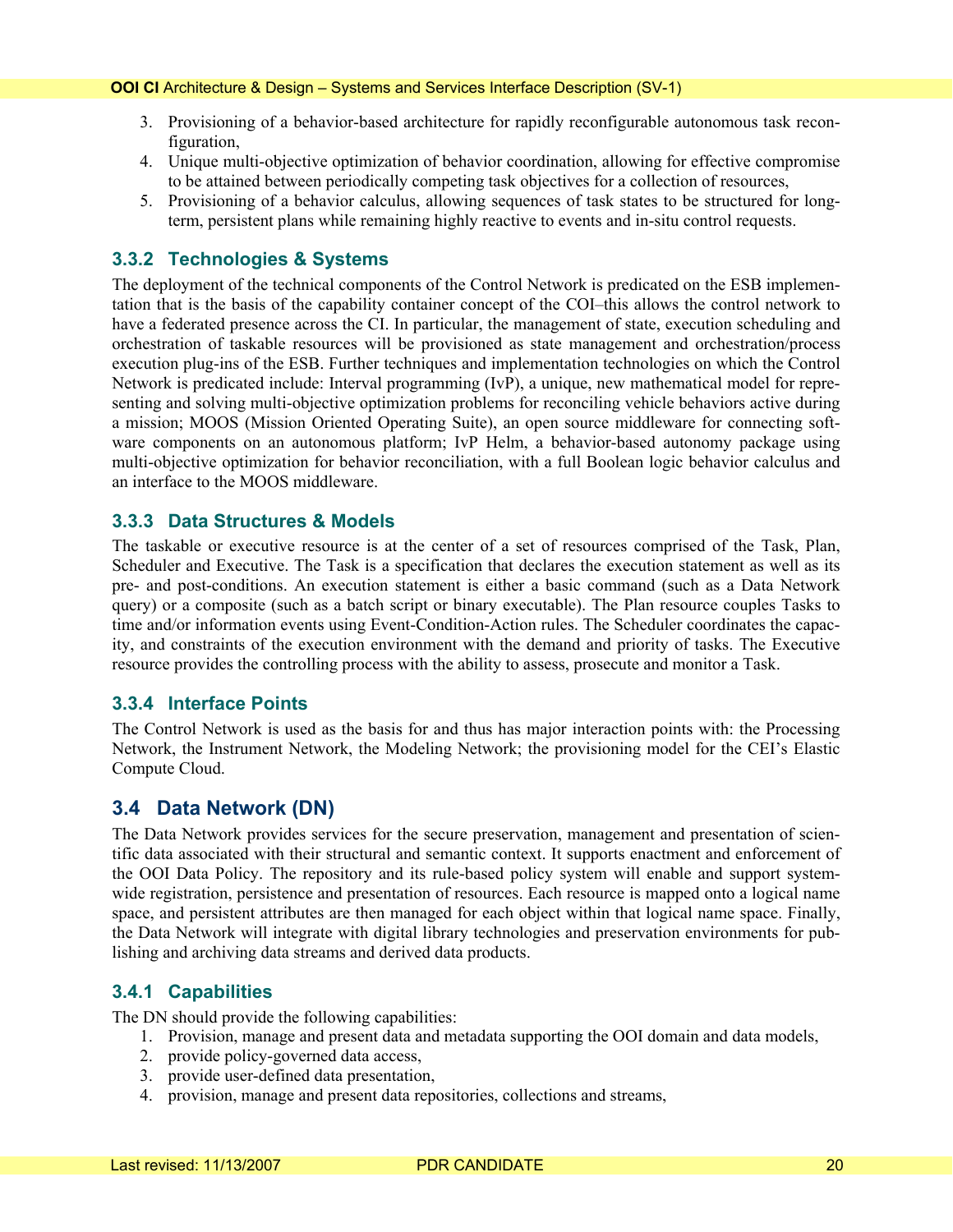#### <span id="page-20-0"></span>**OOI CI** Architecture & Design – Systems and Services Interface Description (SV-1)

- 5. negotiate and manage federations of data repositories, collections and streams,
- 6. negotiate and manage delegation of data preservation and presentation responsibilities, and
- 7. maintain and ensure the integrity of data in perpetuity.

## **3.4.2 Technologies & Systems**

The core element of the Data Network is the Storage Resource Broker (SRB) data Grid, which is in production use within the ROADNet project to manage federation of multiple independent data streams. SRB data Grids have also been integrated with digital library and knowledge management technology (DSpace and Fedora), and have been used to build preservation environments. Furthermore, the SRB is in production use on the BIRN/Telescience projects, where it acts as a federated data store for both metadata catalogs and vast volumes of imaging and other data. The integrated Rule-Oriented Data System (iRODS) adds policy-based data management capability to the SRB environment. MBARI's Shore Side Data System (SSDS) will be integrated with SRB/iRODS to provide domain-specific data cataloging, search and navigation capabilities.

## **3.4.3 Data Structures & Models**

The project will leverage and adapt the successful SRB implementations, featuring data, catalog and repository models for ROADNet and Telescience/BIRN, integrating IRIS's Standard for the Exchange of Earthquake Data (SEED), and MBARI's SIAM/SSDS.

## **3.4.4 Interface Points**

The major interaction points of the Data Network are with the Instrument Network through receipt of data streams packetized into files that are stored on repository systems specified by management policies. The Data Network interacts with the CEI by submission of long-running tasks such as checksum-based integrity validation on a collection to a workflow environment for execution. The DN also interacts with the COI to observe the OOI policies managed within that element, as well as to provide data access for presentation and transformation purposes. External data access services will be provisioned leveraging UCAR's THREDDS, OPeNDAP & IDD, as well as OGC Web.

## **3.5 Processing Network (PN)**

The Processing Network provides immediate-mode scheduling of processes at specified locations based on explicit time requirements and event triggers. The processes to be scheduled and executed come in a variety of forms, including compiled code, scripting languages, and workflow graphs, and are placed within the common time and event semantics of the COI.

## **3.5.1 Capabilities**

The PN should provide the following capabilities:

- 1. Immediate-mode scheduling of processes at specified locations,
- 2. coupling of processes to the streaming environment of the Data Network,
- 3. coordinated and/or chained scheduling of processes,
- 4. an extendable set of process execution engines,
- 5. standard process execution planning and control, and
- 6. standard providence capture and reporting. Process authoring and monitoring applications that will be integrated as a user interface to the Processing Network include MatLab and Kepler, as well as NCSA's Community Ensemble Service.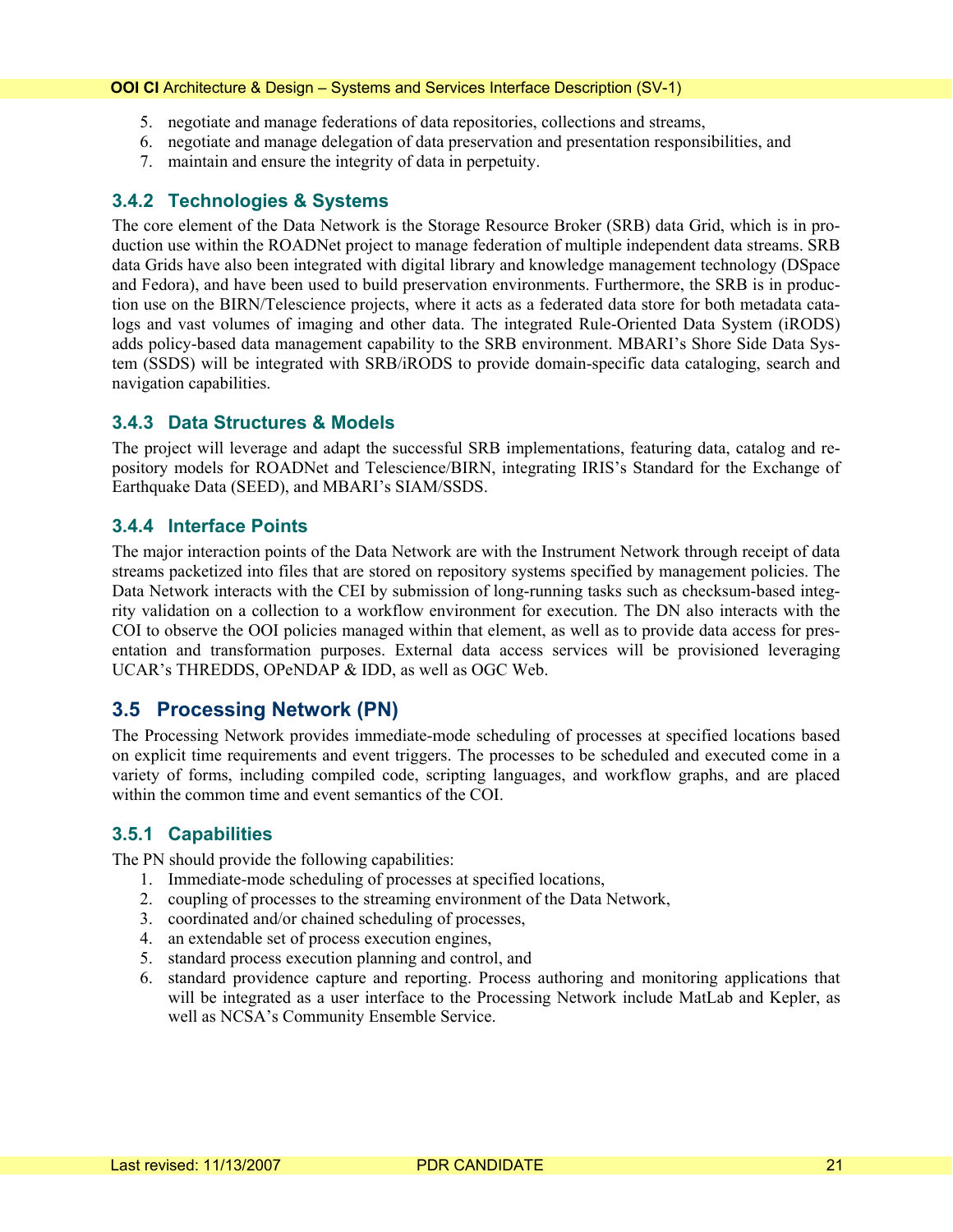## <span id="page-21-0"></span>**3.5.2 Technologies & Systems**

The scheduler will be built based on NCSA's Community Ensemble Service. The core execution engines will leverage and adapt the existing Kepler framework, as well as the execution engines of BRTT Antelope, JJDAC, ISI Pegasus, and Matlab.

## **3.5.3 Data Structures & Models**

The process and scheduling models will be based on the UCSD's Kepler scientific workflow system and ISI's Pegasus Grid workflow execution framework.

## **3.5.4 Interface Points**

The major interaction point for the Processing Network is the streaming environment of the Data Network. The coupling of processes is primarily accomplished through publication and subscription to the Data Network. The COI, especially its CICCs, provision the execution infrastructure, as well as access to the CEI elastic node provisioning service and the Knowledge Network resource association and tagging services.

## **3.6 Instrument Network (IN)**

The Instrument Network will implement services falling into the categories of network-wide sensor Grid configuration and control, system support capabilities for individual instruments on the Grid, and support for various aspects of the entire mission (i.e., domain models). The Instrument Network will provide facility components, such as instrument management and presentation modules, as well as services for taskable interfacing with instruments, and instrument and metadata registration.

## **3.6.1 Capabilities**

The IN should provide the following capabilities:

- 1. Provide data acquisition, buffering, and transport mechanisms,
- 2. provide command and control systems,
- 3. maximize total data return from all instruments,
- 4. provide instrument test and certification,
- 5. provide instrument registration with associated metadata,
- 6. place processing capability into the instrument network,
- 7. manage and allocate resources to instruments,
- 8. manage and allocate resources from instruments,
- 9. acquire, marshal, buffer, and transport data to the Data Network,
- 10. prioritize data delivery, and
- 11. provision storage and processing throughout the Instrument Network.

## **3.6.2 Technologies & Systems**

The Instrument Network will initially use the ORBserver technology as the backbone of the transport system. This is a reliable, content-neutral, packetized buffering and eventdriven distribution system that can be configured for gridded data acquisition, sharing, and processing. Extensive measures have been taken in its implementation to assure robust delivery. Network state-of-health monitoring issues have already been addressed in part by land-based sensor grids such as ROADNet, based in part on the Nagios open-source network monitoring package (http://www.nagios.com) together with local modifications.

## **3.6.3 Data Structures & Models**

The Instrument Network will implement and contribute domain models via the COI for instruments, observations, plans, schedules, marine resources, allocation, and transducers, leveraging standards such as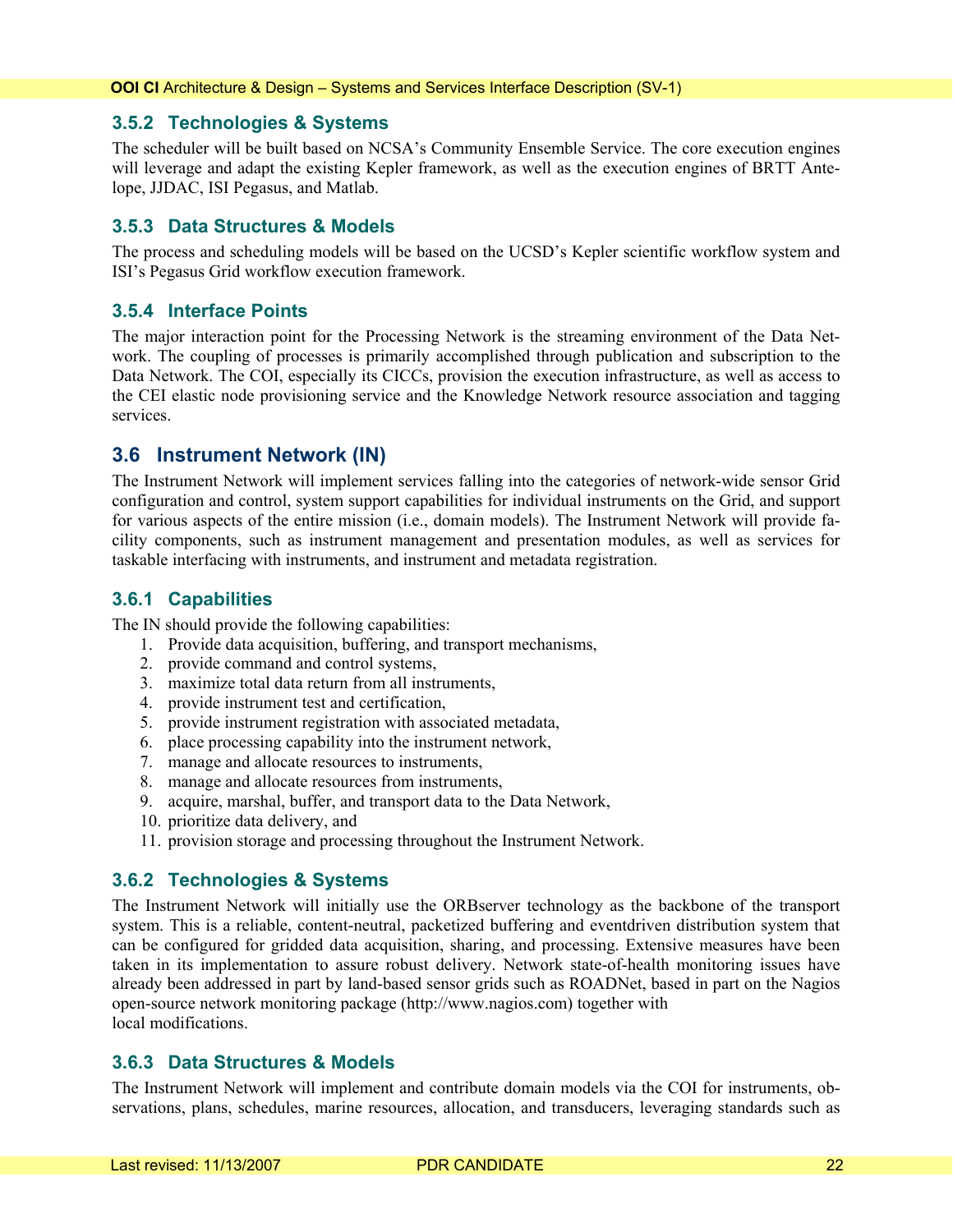<span id="page-22-0"></span>OGC Sensor Web Enablement (SWE) and IEEE 1451. The plug-and-play instrument support and remote control capabilities of the Software Infrastructure and Applications for Monterey Ocean Observing System SIAM will provide models from which the OOI CI will draw.

## **3.6.4 Interface Points**

The Instrument Network provides its services via the COI to all subsystems. However, major interaction points exist with the COI, the Control Network and the Data Network. While the COI should largely mitigate end-chain communication technology limitations, it is clear that the pathways used for data acquisition and state-of-health monitoring for instruments must often share features with network-wide resource allocation, network state-of-health monitoring, and sometimes data Grid transmission capabilities. Thus, the Instrument Network must at the very least peacefully coexist with features of network-wide communication from central observatory acquisition and control sites out to those of sensors. The Instrument Network interacts heavily with the front-end of the Data Network, and hence must partially drive the interface engineering.

## **3.7 Modeling Network (MN)**

The Modeling Network will provision ocean models and provide service implementations for their exploitation. To that end, it will incorporate 1) a virtual ocean model covering the full range of observatory scales; 2) a model control and virtual sampling interface; 3) data access and assimilation interface; 4) model coupling interface; 5) a taskable resource interface supporting construction, modification and execution of numerical ocean models, as well as Observing System Simulation Experiments (OSSEs) for network design and trade studies, data impact investigations, and data and information management exercises.

## **3.7.1 Capabilities**

The MN should provide the following capabilities:

- 1. Data calibration and validation,
- 2. derived data product generation,
- 3. a stream process network, including stream subscription with process and execution location, stream process scheduling, and stream process execution,
- 4. a measurement processing network, including a measurement calculus and measurement semantic model, and
- 5. a modeling network, including on-demand modeling, assimilative modeling, and an observing system simulator.

## **3.7.2 Technologies & Systems**

The development effort for the Modeling Network will rest on community-based numerical ocean models such as the Regional Ocean Modeling System (ROMS) and the Harvard Ocean Prediction System (HOPS). Its modeling and simulation capabilities will leverage existing and emerging data assimilation modules based on the variational method (e.g., 3DVAR or 4DVAR) or Kalman Filter (KF). The MN will be configured as a set of web services with a portlet implementation for model configuration, data delivery and visualization.

## **3.7.3 Data Structures & Models**

JPL's OurOcean Portal, ROMS and HOPS will provide the core data models for the Modeling Network.

## **3.7.4 Interface Points**

The Modeling Network will interface with the COI to interact with the other resource networks and infrastructure elements. In particular, it will interact with the Instrument, Control, Processing, and Knowledge